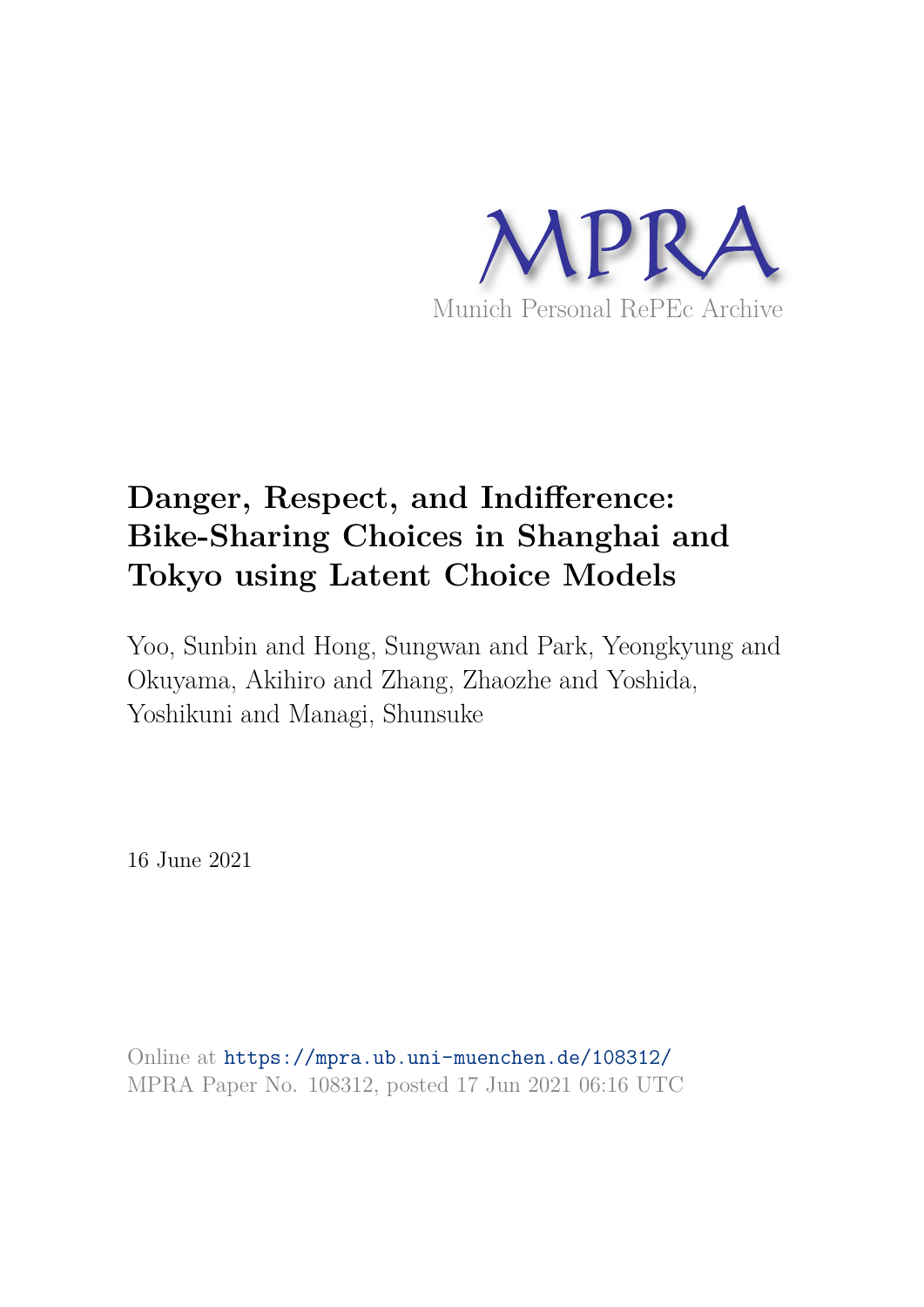# Danger, Respect, and Indifference: Bike-Sharing Choices in Shanghai and Tokyo using Latent Choice Models<sup>∗</sup>

Sunbin Yoo<sup>†</sup> Sungwan Hong<sup>‡</sup> Yeonkyeong Park<sup>§</sup> Akihiro Okuyama<sup>¶</sup> Zhaozhe Zhong<sup>||</sup> Yoshikuni Yoshida<sup>∗∗</sup> Shunsuke Managi††

June 11, 2021

#### Abstract

While various policy instruments have attempted to raise environmental concerns in the past decades, it is unclear if these concerns are revealed in the consumer choices of our daily life. In this study, we investigate whether environmental concerns drive the choices of modes of transport through the bike-sharing example in Tokyo and Shanghai. We conducted a survey questionnaire to define three types of environmental concerns and quantitatively estimated their effects on bike-sharing choices using the latent class model, considering individual heterogeneity. The results show that environmental concerns affect bike-sharing choices differently for different people. While the fear of natural disasters and/or an indifference towards the environment would be dominant factors in commuting, the willingness to preserve a natural environment shows substantial correlations to bike-sharing when respondents return from weekend shopping. These differences indicate that relevant policies should be effectively implemented to interact with such environmental concerns.

JEL Classification: L62, Q48, Q55, Q58

Keywords: Bike-sharing; shared transportation; demand estimation; latent choice model; latent class; environmental concern

<sup>∗</sup>This work was supported by the Research Institute of Science and Technology for Society (RISTEX), Japan Science and Technology Agency (JST). Any errors are our own.

<sup>†</sup>Graduate School of Frontier Sciences, The University of Tokyo, and Urban Institute, Kyushu University. yoo.sunbin.277@m.kyushu-u.ac.jp

<sup>‡</sup>Department of Economics, Pennsylvania State University, sph5642@psu.edu

<sup>§</sup>Department of City and Regional Planning, Cornell University yp394@cornell.edu

<sup>¶</sup>Urban Institute, Kyushu University. okuyama.akihiro.886@s.kyushu-u.ac.jp

<sup>k</sup>Graduate Program of Sustainability Science, The University of Tokyo zhaozhe.zhong@s.k.u-tokyo.ac.jp

<sup>∗∗</sup>Graduate School of Engineering, The University of Tokyo, y-yoshida@k.u-tokyo.ac.jp

<sup>††</sup>Urban Institute, Kyushu University. managi@doc.kyushu-u.ac.jp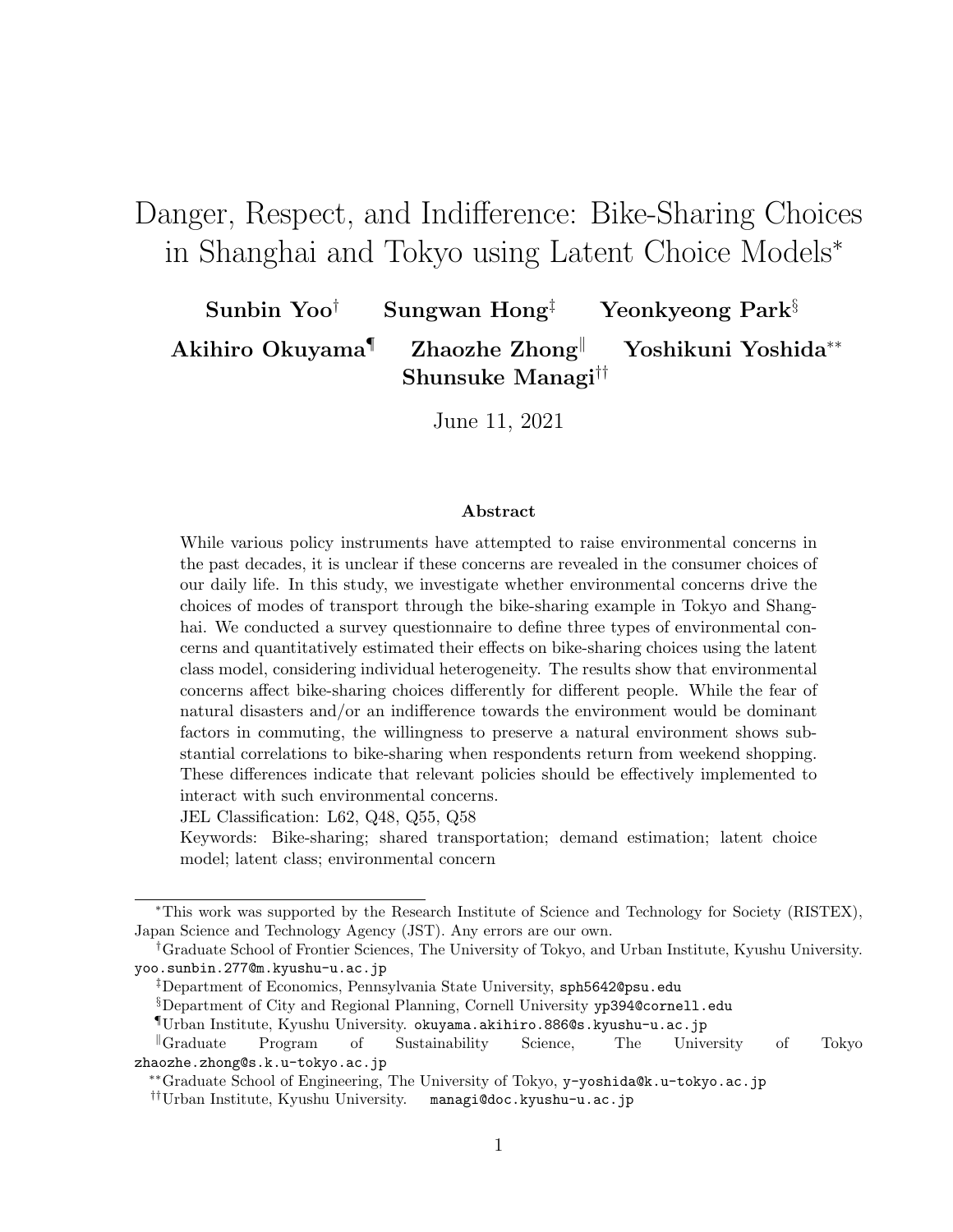## 1 Introduction

Environmental concerns, which is a broadly defined notion as "concern for environmental degradation," have been studied by many social and behavioral scientists to measure public attitudes toward environmental issues since 1970 (Van Liere and Dunlap (1981)). These studies have been largely of two kinds - 1) cognitive measures dealing with pollution and natural resources or 2) correlations between the measures of environmental concern and sociodemographic variables. The following studies have found that an individual's background played a more significant role in making environmental-friendly decisions than having factual knowledge about environmental concerns (Nilsson and Kueller (2000)).

To further investigate the relationships between individual backgrounds and people's choices for pro-environment behavior, we explore the choices behind bike-sharing in travel behavior. We choose the transportation sector, as it accounts for 30% of the global carbon dioxide emissions (Gale (2018)), and bicycles are considered to be a promising option for decreasing on-road carbon emissions in the transportation sector, as it is a zero-emission transportation mode.

To increase bicycle ridership, bike-sharing has been promoted, as it does not require an individual to purchase a bicycle. Bike-sharing is a short-term bicycle rental service offered in public spaces. To ride shared bicycles, a deposit and user fee must be paid to use the bicycles for a given duration of time, after making a reservation through a smartphone application.

The development of bike-sharing systems has gone through several stages since the launch of its first-generation model in Amsterdam in 1965 (Shaheen, Guzman and Zhang (2010)). While the first generation of bike-sharing system was not initially successful in Amsterdam, due to the occasional theft of bicycles and damages from lack of incentive to return bicycles in a good condition, in the second generation, far fewer bicycles were damaged benefiting from the membership service provided by a library in Copenhagen (Midgley (2011), Parkes, Marsden, Shaheen and Cohen (2013)). With the third generation, bike-sharing began to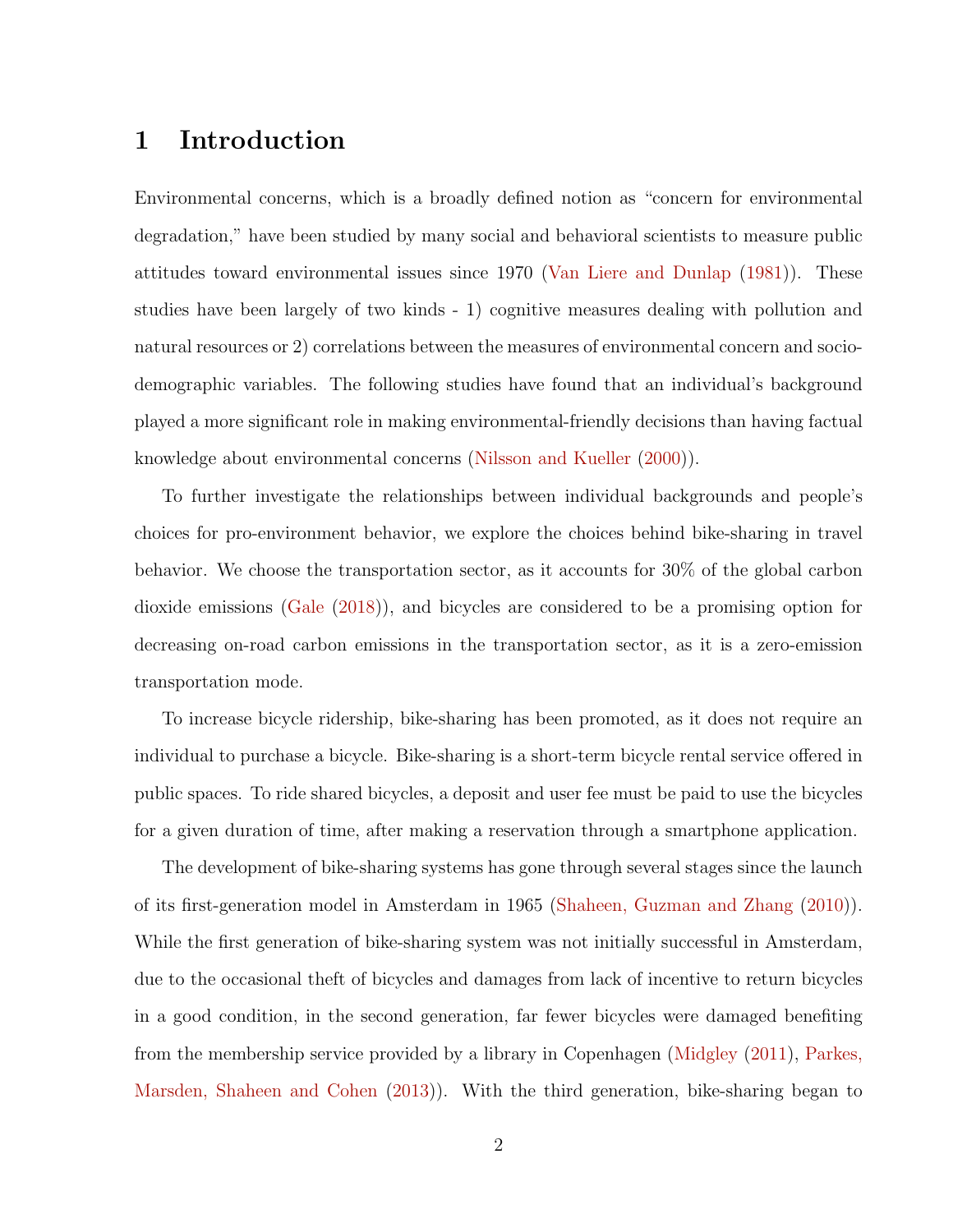flourish, especially with the introduction of information technology (IT) systems. The third and fourth generations used smart card technology, smartphone applications, and Internetbased reservation systems; they were not only adopted worldwide, but also advanced with developments in IT.

In a nutshell, the concept of 'sharing' is not new, but the contemporary bike-sharing system with smartphone applications is new. We assume that a majority of bike-sharing users tend to be from the younger generation, and are proficient in using mobile applications and making consumption choices motivated by various social issues, including climate change. Thus, while some studies encouraged to increase financial incentives to both users and producers to promote bike-sharing (Cai et al. (2019)), we claim that it is vital to understand the individual motives behind their choice with a more sophisticated modeling. We focus on environmental concerns as the main motive, and analyze the effect of different types of environmental concerns in choosing bike-sharing options. We categorize environmental concerns into three types: fear of potential natural disasters, respect for environment or nature, and a lack of awareness. This categorization can potentially explain why individuals choose bike-sharing over other means of transportation. We further discuss this classification in Section 2.

#### 1.1 Literature Review

In previous works that have similar interests, environmental concerns were treated as a single concept resulting in mixed conclusions — some authors argue that environmental concern is positively correlated with demands for bicycles (Campbell, andn Megan S. Ryerson and Yang (2016)) or public transportation (Johansson, Heldt and Johansson (2006), Cheng and Chen (2015), Nordfjærn, Lind, zlem Simsekoğlu, Jørgensen, Lund and Rundmo (2019)). In contrast, other authors report that environmental concerns does not predict the choice of mode of transportation(Liu, Du, Southworth and Ma (2017), Hopkins (2016)). More recent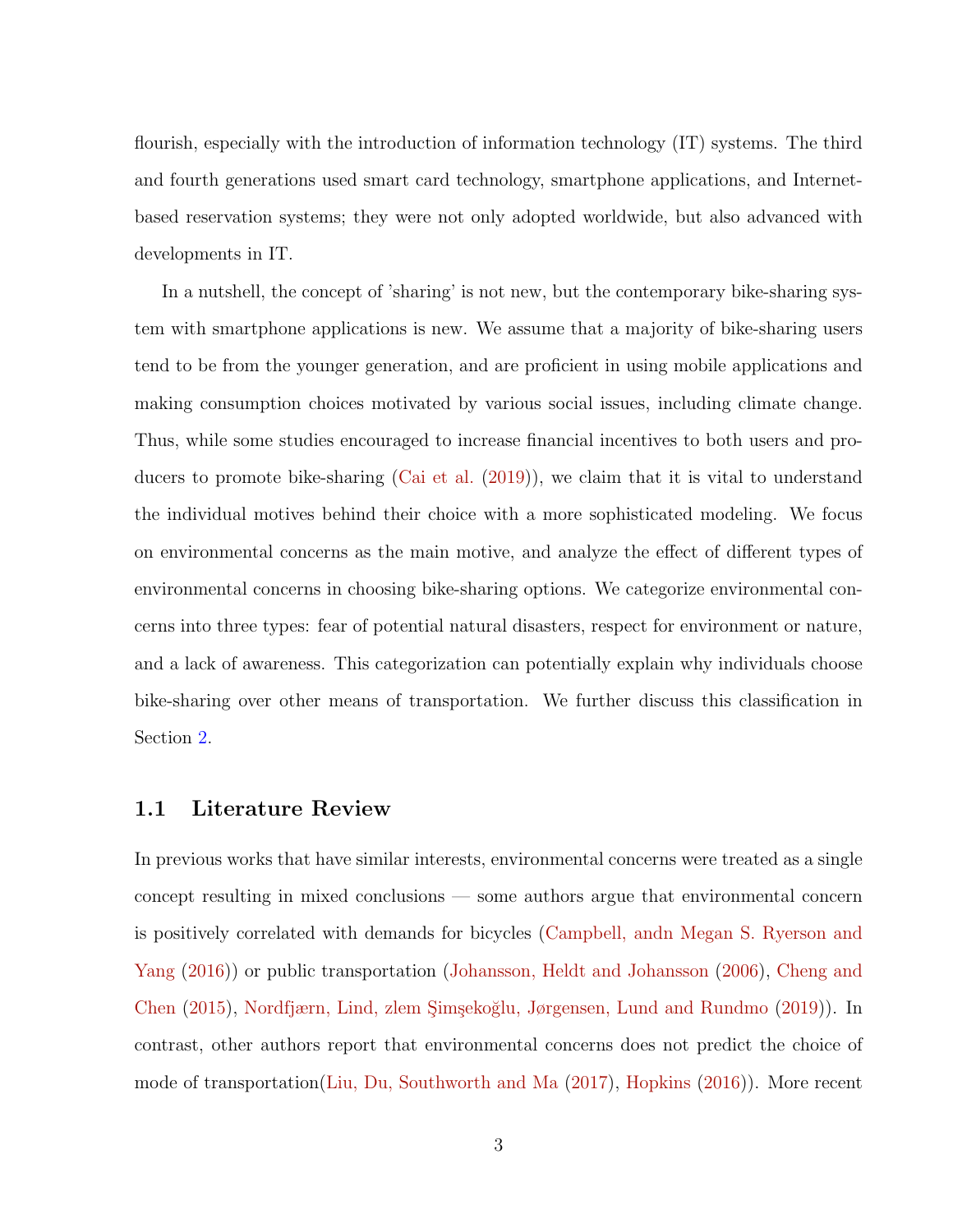works show that the environmental concerns and social norms are positively correlated to the choices in bike-sharing (Peer (2019), Wang et al. (2021), Bcker and Anderson (2020), ) and some of the studies also focused on the electric bikes (Bieliski et al. (2021), Bai et al.  $(2020)$ ).

There are gaps in the research, especially in the coverage of the regions that are studied. While many studies have investigated factors that motivate the use of bike-sharing in various regions (Frade and Riberio (2014), Tran, Ovtracht and d'Arcier (2015), Regue and Recker (2014), Faghih-Imani, Hampshire, Marla and Eluru (2017)), a large amount of them are based on regions in Europe and North America (Peters and MacKenzie (2019), Link et al. (2020), Younes et al. (2019), Qian and Niemeier (2019)). Except a few recent studies in China (Ge et al. (2020)), little is known of the Asian context, despite the fact that bike-sharing is a growing mode choice in many Asian countries too.

It is critical to fill this gap in the literature with more case studies, because successful policies must be designed with a full consideration of distinctive local, cultural and social contexts, and are otherwise likely to fail, as supported by numerous failed pilot projects in East Asia (Mateo-Babiano, SameeraKumar and AlvinMejiab (2017)). These failures reflect the need for a rigorous analysis of the public preferences and demands in each country to overcome the dependence on research based on other regions (Mateo-Babiano, SameeraKumar and AlvinMejiab (2017)). While significant factors affecting demands for bike-sharing were commonly found to be trip distance, temperature, precipitation, and built environment throughout previous studies (Eren and Uz (2020), it was found that air quality was another significant factor in the case of Beijing (Campbell, andn Megan S. Ryerson and Yang (2016)). Air quality is a reasonable local factor in Beijing, because of the city's highly dangerous air pollution levels compared to cities in developed Western countries. Recognizing such differences, we aim to investigate the cases of Shanghai and Tokyo to enrich the literature on demands for bike-sharing, by providing two big cities as examples for East Asia.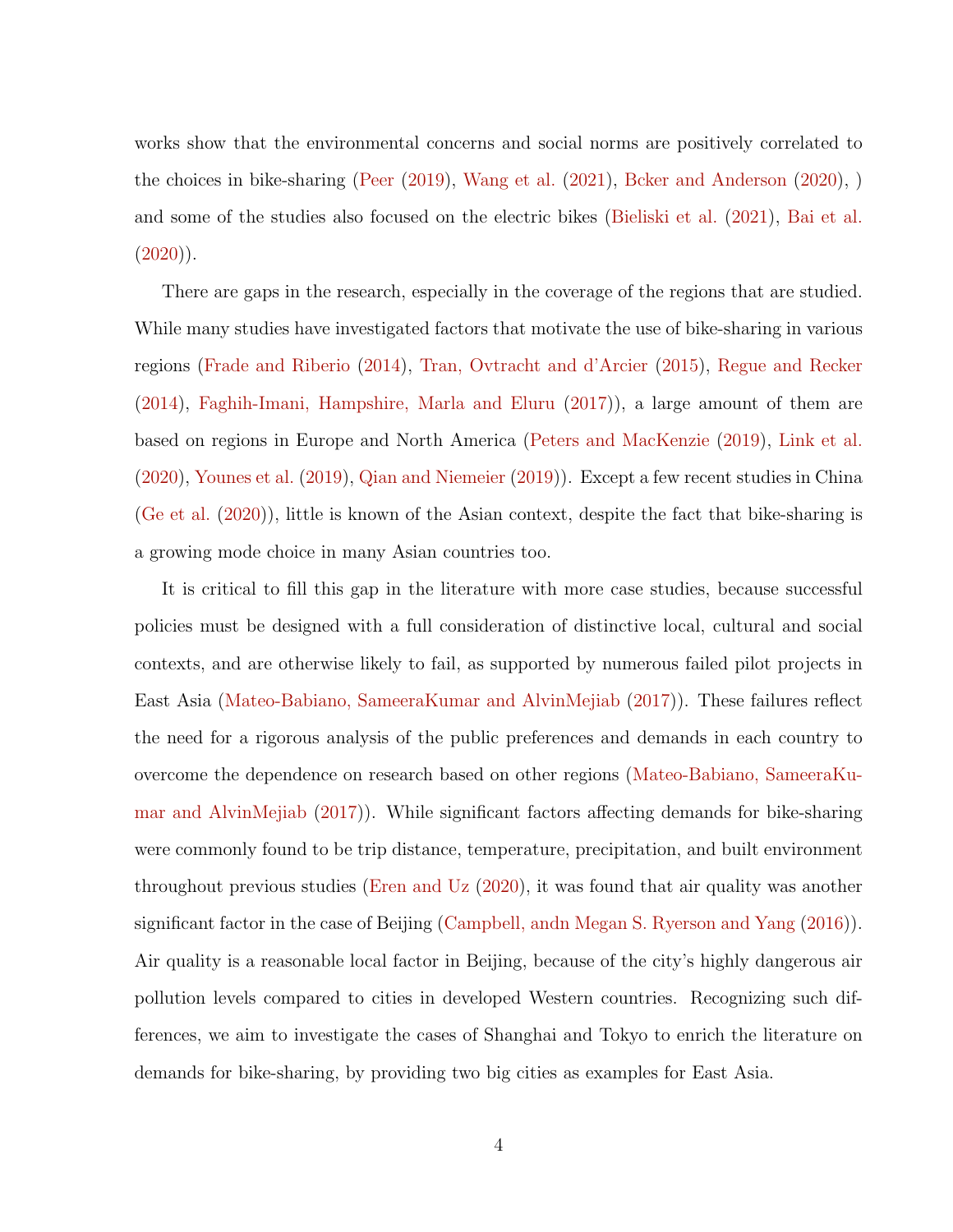#### 1.2 Study Areas

Despite a limited experience compared to the United States and Europe, Asia has recently become the fastest growing market for bike-sharing (Shaheen, Guzman and Zhang (2010)). Beginning in the 2010s, the governments of China and Japan (who have the second and sixth largest carbon emissions worldwide, respectively) introduced smartphone applications into the existing systems for bike-sharing. They expected an increase in the number of people using bike-sharing, and eventually a reduction in emissions, which had occurred in other countries. The growth of bike-sharing systems in these two countries contributed to a 37

In China, to restore the cycling environment, which had been degraded by rapid urbanization and motorization, the Chinese government actively promoted the use of bike-sharing. To do so, the Chinese government introduced European bike-sharing systems. The government attempted to increase demand for green transport by making the public aware that using bike-sharing can alleviate urban traffic problems. Within a few years, Hangzhou, Wuhan, Shanghai, and Zhuzhou had built scaled urban bike-sharing systems, and mainland China has since become the largest bike-sharing market globally (Tang, Pan and Fei (2017)). Furthermore, a new generation of dockless bike-sharing programs (e.g., ofo and Mobike) emerged in Chinese cities, with the development of the mobile internet. This new bike-sharing program integrates mobile payments and GPS tracking with big data, and is considered the fifth generation of bike-sharing Si, gang Shi, Chen and Zhao (2019). The new system was successful in encouraging Chinese people to use bike-sharing; more than 13% of all commuters used bike-sharing services during peak traffic hours in Shanghai (Zhang and Mi (2018)).

According to Tang, Pan and Fei (2017), as of May 2013, mainland China has a total of 105 bike-sharing systems in service, with 13,317 public bicycle stations, and 398,181 shared bicycles available for use. As of July 2015, the numbers had rapidly increased to more than 300 systems in service and one million shared bicycles available for use. In Tokyo, to address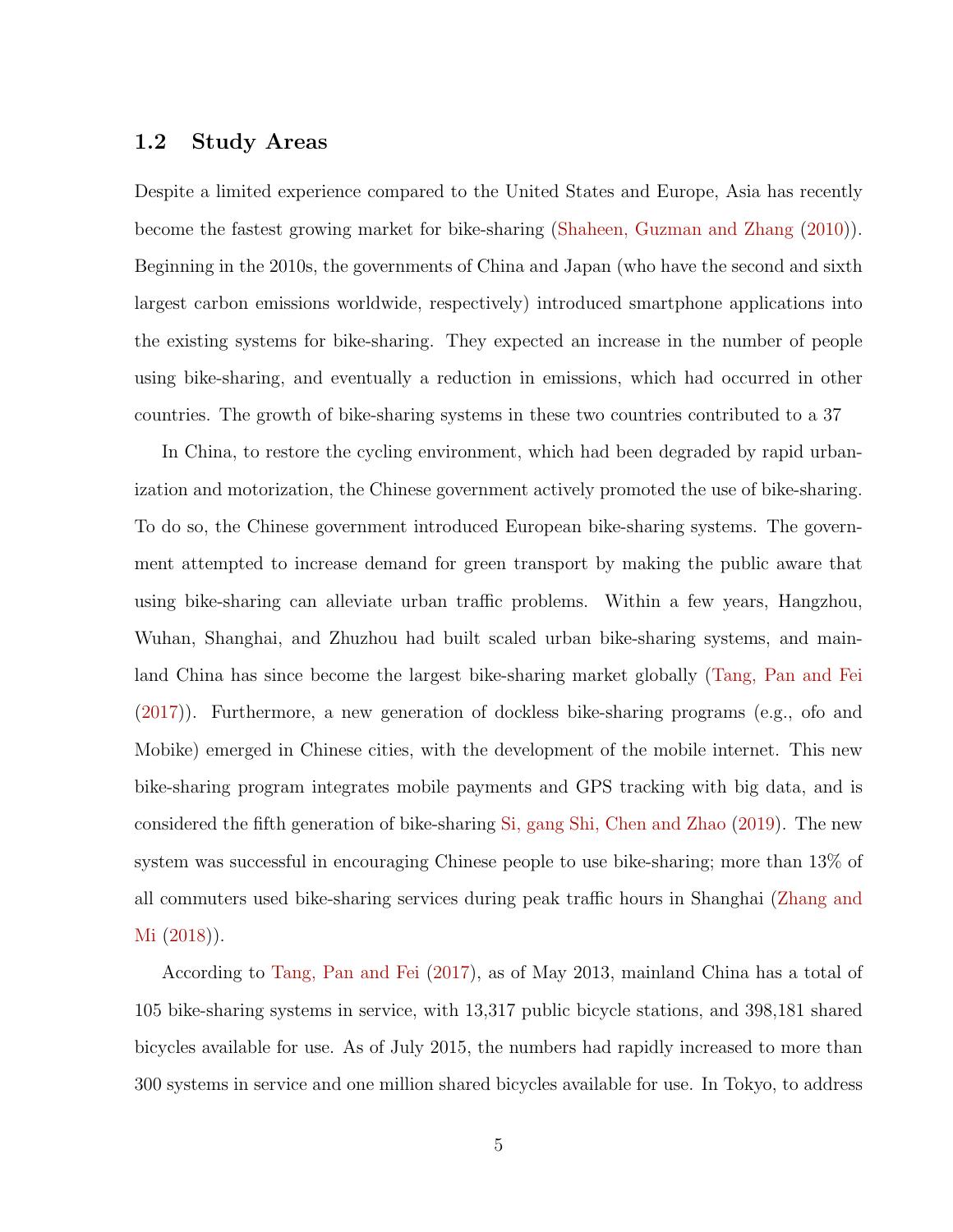environmental problems, the Japanese government introduced bike-sharing within Tokyo City, promoting dependence on bicycles. The Japanese government also announced new polices, including the establishment of a bike-sharing system and an increase in on-road bike lanes in 2016. Bike-sharing in Tokyo uses multiple cycle ports installed within a given area, where people can rent and return bicycles. Additionally, the Tokyo metropolitan government is increasing the number of services and parking areas to enhance user convenience.

The Japanese government is also actively promoting the proliferation of bike-sharing services, in collaboration with private companies. Beginning in 2011, bike-sharing services were extended to Yokohama, Koto, Sendai, Chiyoda, and Minato; more than 5,600 bicycles were available nationwide in 2017, with 250,000 memberships and 521 ports.<sup>1</sup>

## 2 Methodology

We first conducted a questionnaire survey to understand the local bike-sharing travel behaviors in Tokyo and Shanghai. Then, we estimated the factors using a binary logit model, and a latent class model, which are widely used for similar studies (Paulssen, Temme, Vij and Walker (2014), Daziano and Bolduc (2013), Hess, Fowler, Adler and Bahreinian (2012)). The following subsections introduce our survey data and the scenarios assumed in this study.

### 2.1 Scenario Description

We set three scenarios to investigate whether or not 1) circumstances, 2) travel purpose, and 3) environmental concerns are correlated to the respondents' choice of transportation. When designing a survey, we seek to look into the modes for that takes the respondent to the subway station or a supermarket nearby. Thus, we have chosen bus, car, taxi, shared car, and shared bicycle for the attributes and the levels. We chose these modes because they

<sup>1</sup>Data source: https://www.japantimes.co.jp/life/2017/10/21/lifestyle/pedal-power-bike-sharingservices-expand-in-japan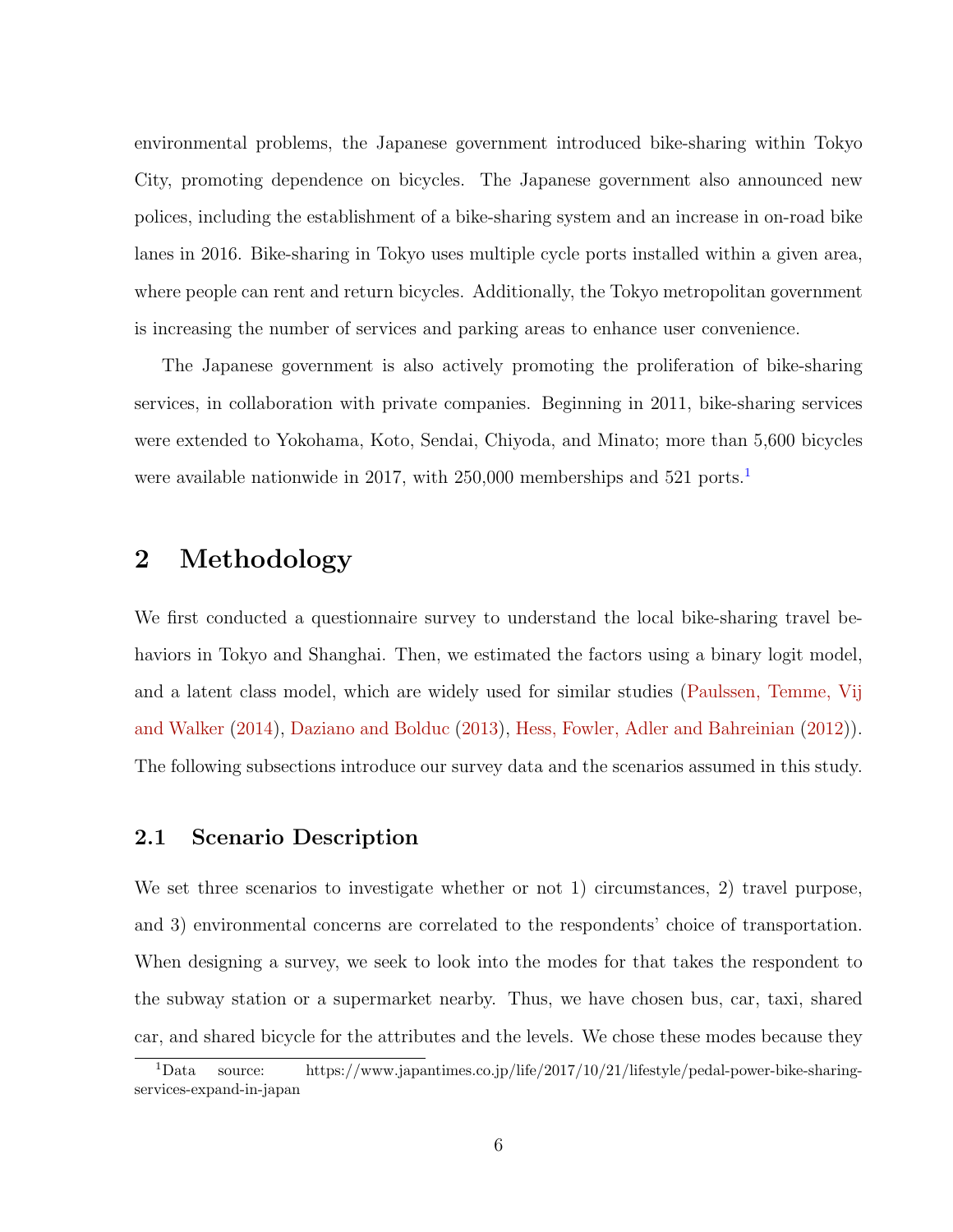are most frequently used to reach a platform for the longer travel, such as train stations, referring to the previous works (Meng et al.  $(2018)$  and Merchn et al.  $(2020)$ ).<sup>2</sup> For the levels (costs and times) of the alternatives, we refer to the actual transportation cost/time of each mode on both cities.

For the Scenarios, in Scenario 1, we assume that the respondents are commuting (single trip) to the nearest subway station. Thus, Scenario 1 is a daily, regular, and individual routine. Therefore, choosing an environment friendly mode would indicate the willingness of the individual to choose that mode despite some inconvenience in their daily lives. For example, choosing bike-sharing requires a person to reserve a bicycle using a smartphone application, reach the bike-sharing station, and return the bicycle to the station. In Scenario 2, we assume that the respondents are traveling to a shopping mall on a weekend afternoon. We set an additional Scenario 3, which assumes that the respondents would carry a shopping bag on their return journey from the shopping mall. We set the distance to be 2km in all scenarios and the weather as cloudy. We expect the specific demographic features to be statistically significant in Scenario 3, because the respondent would have to carry the purchased items home.

### 2.2 Stated Preference Analysis

In March 2019, we conducted an Internet questionnaire survey, based on a conjoint analysis in Tokyo and Shanghai. The data were used to develop a choice model. The survey aimed to identify the factors affecting citizens' choice of transportation mode on the basis of socio-demographic factors (i.e., age, gender, education level, frequency of workouts, and expenditure), situational factors (travel time and expense), and types of environmental concern. Before the large-scale survey started, a pre-survey was carried out for refining the questionnaires.

<sup>&</sup>lt;sup>2</sup>Thus, in some sense, we are dealing with the "last mile problem" rather than a mode choice for the full commute/shopping.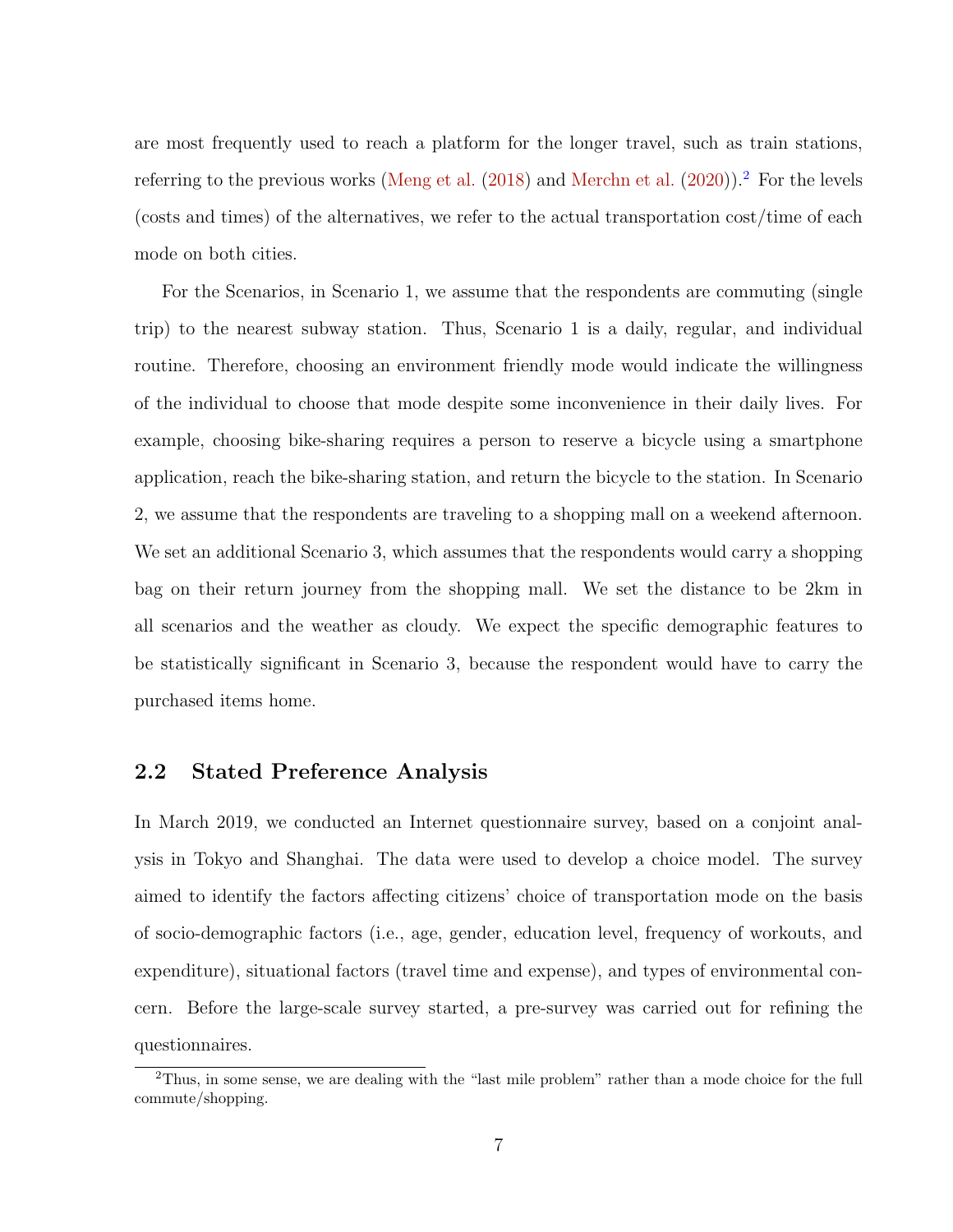We divided the survey into two parts. In the first part, we introduced hypothetical situations to control for respondents' heterogeneous reactions to travel time and cost, as shown in Table 1, to investigate the stated preferences. Every question in the first part offered five alternatives, and respondents were asked to choose their favorite mode of transportation for the given scenario. As this survey was designed to use the stated preference approach, we offered 10 (Scenario 1) and 12 (Scenarios 2 and 3) alternatives for each scenario, varying the travel time and cost as shown in Table 1.

| <b>Means</b>              | Expense (CNY) | Expense (JPY) | Time (Min)          |
|---------------------------|---------------|---------------|---------------------|
| <b>Example Question 1</b> |               |               |                     |
| Bus                       | 5 CNY         | $500$ JPY     | $15 \text{ min}$    |
| Private Car               | 1 CNY         | $50$ JPY      | $20 \text{ min}$    |
| Taxi                      | 10 CNY        | 250 JPY       | $25 \text{ min}$    |
| Shared Car                | 1 CNY         | $50$ JPY      | $25 \,\mathrm{min}$ |
| Bike-Sharing              | 3 CNY         | 150 JPY       | $20 \text{ min}$    |
| <b>Example Question 2</b> |               |               |                     |
| <b>Bus</b>                | 1 CNY         | $50$ JPY      | $15 \text{ mins}$   |
| Private Car               | 5 CNY         | 500 JPY       | $20 \text{ min}$    |
| Taxi                      | 3 CNY         | 250 JPY       | $25 \text{ min}$    |
| Shared Car                | 10 CNY        | 150 JPY       | $15 \text{ min}$    |
| Bike-Sharing              | 7 CNY         | 100 JPY       | $10 \text{ min}$    |

Table 1: Example Questions: Please choose your favorite alternative for the given scenario from the following options.

Our sample size is 261 respondents in Shanghai, and 259 in Tokyo. Because there are 10 different versions of the questions, the total number of observations is 2,610 in Shanghai  $(261*10)$  and 2,590 in Tokyo  $(259*10)$ . For Scenarios 2 and 3, which are treated as one survey set, we asked 12 different versions of the questions; therefore, the total number of observations is 3,108 in Shanghai (259\*12) and 3,132 in Tokyo (261\*12). After the respondents answered the questions in the first part, we gave them a second set of questions, which mainly addressed socio-demographic factors such as income, family members, and workouts. For estimating the personal frequency of exercises, we asked about the number of workouts of each individual per week. We considered it as a proxy variable that can indicate the degree of interest in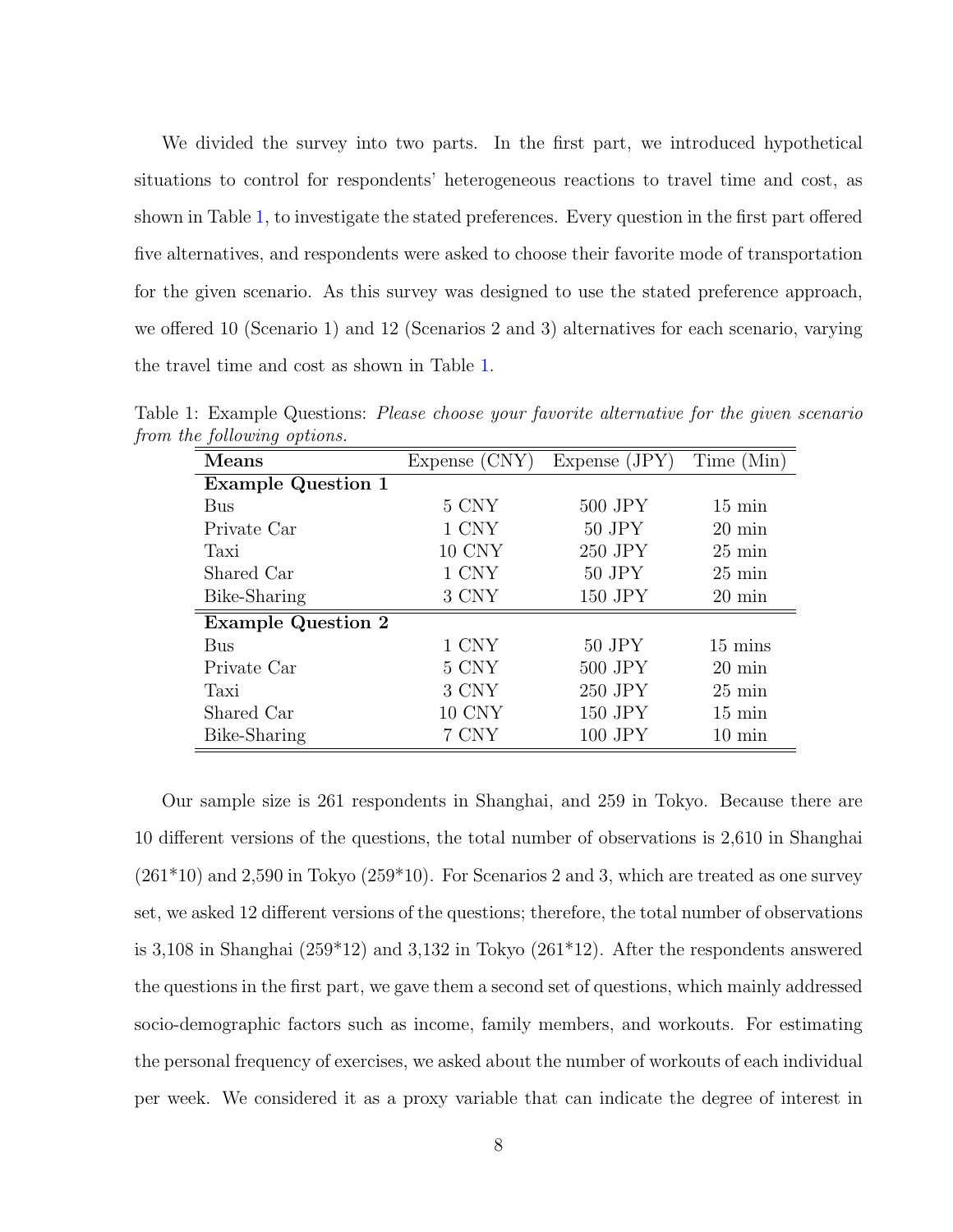personal health.

Then the respondents answered the third part, which consisted of environmental concerns. Categorizing environmental concerns would facilitate understanding the results and their policy implications by showing how various aspects of environmental concern affect people's choices. A few earlier works have also emphasized the need to examine different aspects of environmental concern. The Japanese market Hiratsuka, Perlaviciute and Steg (2018) shows that as people's acceptance of ecological values increases, they believe more strongly that the use of cars have negative environmental impacts, and feel more responsible for the problems caused by car use, and personally obligated to reduce their car use. For other countries, Nordlund, Jansson and Westin (2018) also mention that although environmentally focused attitudinal factors (positive perspectives) are critical for the demand for electric vehicles, the personal attitude toward the environment is the most crucial factor. These studies demonstrate the need to investigate different aspects of environmental concerns.

In the questions on environmental concern, in Table 2, we classify environmental concerns into three types: 'Respect', 'Danger', and 'Indifference'. The goal is to investigate how these categories of environmental concerns affect the choice of bike-sharing. We assume that people with a high 'Danger' score would care for the environment because they are afraid of the aftermath of natural disasters that could be triggered by human activity. In contrast, people with a high 'Respect' score would treat the environment with caution because they respect nature. People with a high 'Indifference' score would not express concerns about environmental problems.

To meet our goal, we established four criteria: first, a question was categorized as representing 'Danger' if it contained negative expressions. For example, Question 2: "When humans interfere with nature, they often meet a tragic end", is associated with 'Danger', as it contains the phrase "tragic end." Second, a question was categorized as 'Danger' if it mentioned negative consequences of environmental degradation. Question 3 is the best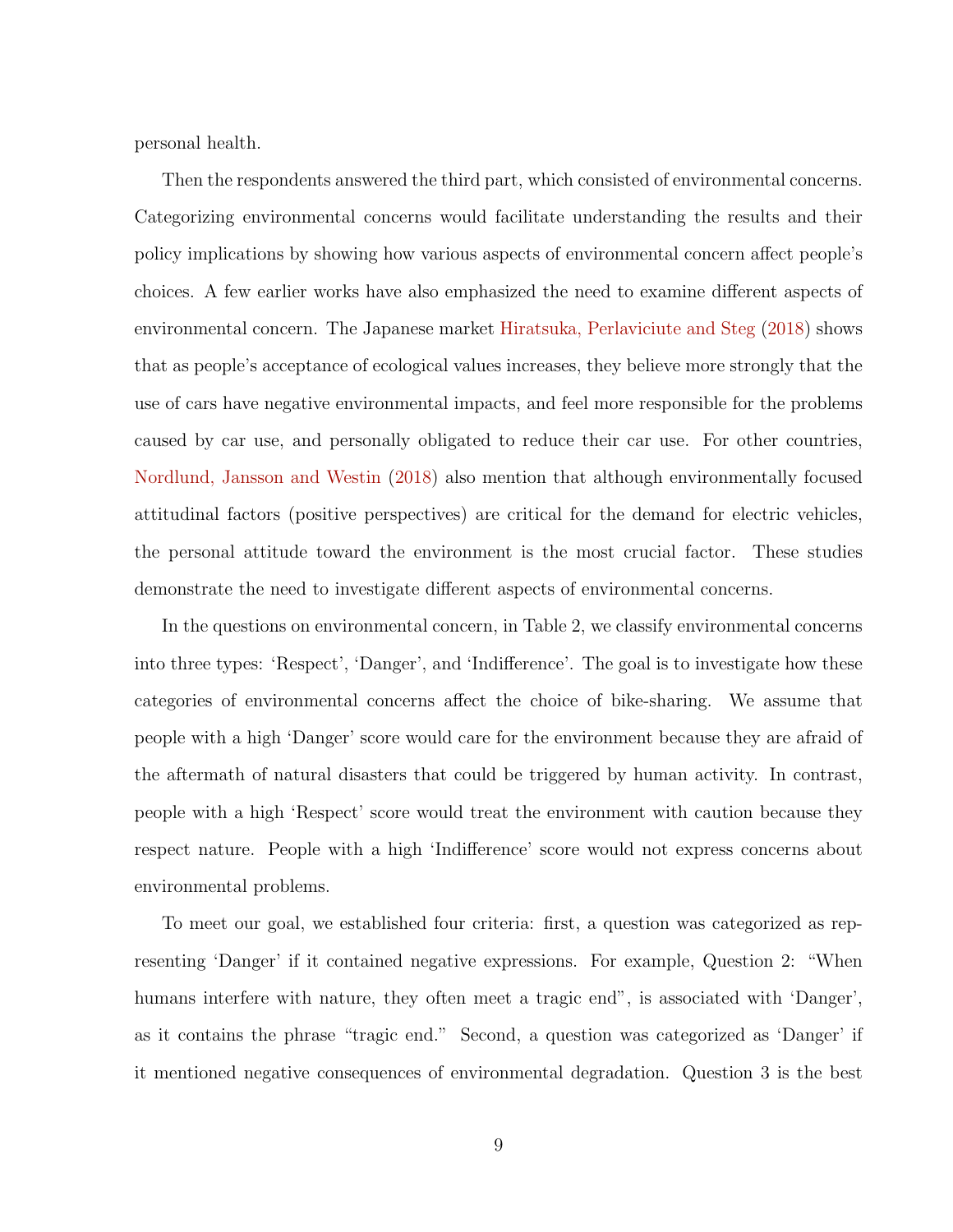example, as it contains the phrase "degraded by human activity," which explicitly mentions the negative effects of human activity on environment.

Third, a question was categorized as representing 'Respect' if it contains positive expressions, for example, in Question 4, "right to life." Fourth, a question was categorized as representing 'Respect' if it describes admiration for nature, for example, Question 9, "The balance of nature is delicate," and Question 6, "the laws of nature." These expressions are used to indicate respect for nature.

The other questions are categorized as representing 'Indifference', as they do not express concern about environmental pollution, degradation, or natural disasters. Rather, positive answers indicate that people believe that there are currently no environmental problems (for example, Questions 5 and 7). Survey respondents were asked to answer the questions in Table 2 on a five-point scale:<sup>3</sup> (1) strongly disagree, (2) disagree, (3) not sure, (4) agree, and (5) strongly agree. T-tests conducted for the average score for each aspect of environmental concerns between Shanghai and Tokyo, suggest that scores for 'Danger' do not differ significantly between these cities. However, as shown in Figure A1, for 'Danger' and 'Respect', Tokyo has a higher density of high scores than Shanghai. This might be due to the fact that Tokyo is a city that is more prone to natural disasters, such as earthquakes, than Shanghai, which triggers risk-averse people to be extremely sensitive to environmental concerns. This may also explain the lower density of high scores in the 'Indifference' aspect in Tokyo, compared to Shanghai. While the higher 'Danger' and 'Respect' scores indicate that respondents care about the environment, higher scores on the 'Indifference' parameters indicate that they do not care about the environment. We take this difference into account when interpreting the estimation results.

We recognize that some of the questions in the 'Danger' and 'Respect' categories could also represent other aspects. For example, Question 1, "The population of earth is nearing

<sup>&</sup>lt;sup>3</sup>The question sets were constructed with reference to the New Ecological Paradigm scale and Clark, Kotchen and Moore (2003) to obtain direct answers indicating different perspectives on the environment.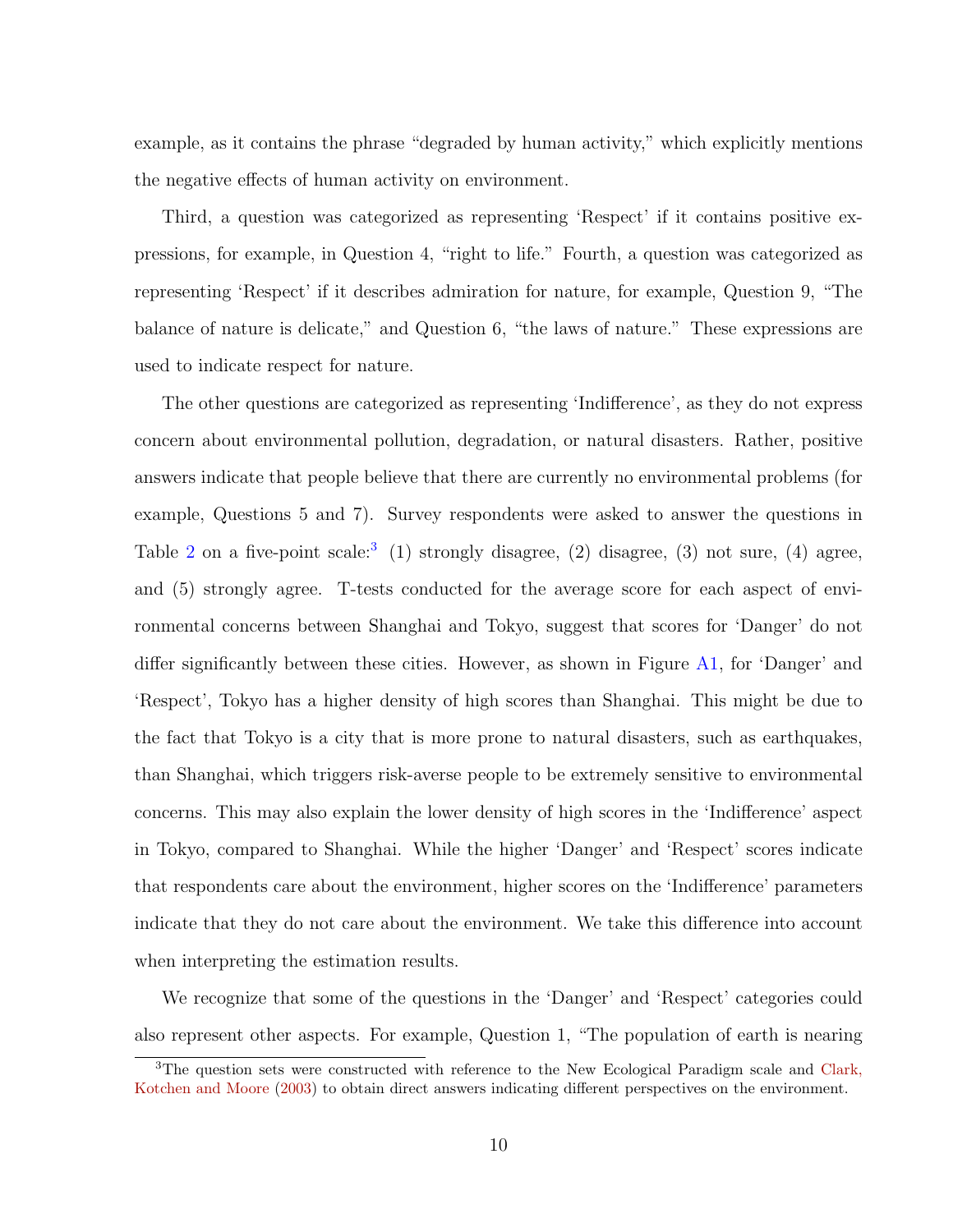its limit" would stimulate fear but also make people express 'Respect' toward the natural environment. In the same vein, Question 9, "The balance of nature is delicate and easy to change," would also imply both perspectives, leaving the difference between 'Respect' and 'Danger' unclear. Therefore, deciding the categories associated with each question without clear criteria could result in ambiguous results, making our estimates and policy implications unreliable.

We would like to clarify that we did not show the types of environmental concerns to the respondents to prevent the possible 'psychological cue'. Therefore, different respondents can have different perceptions of each question. Although we agree that providing a psychological cue would also generate meaningful policy implications such as nudging that allows us to look into the effects of consumer choices when the psychological cue is given (Bonan et al. (2021)), however, if the type of environmental concerns were revealed, respondents' answers may be affected by the perceptions they choose. Particularly, those who choose 'Indifference' would be afraid of being seen as negligent toward environmental concerns, therefore may choose environment friendly modes to be seen as less negligent toward environmental concerns. Such a phenomenon was common in previous studies, as some of the previous works verify how respondents' stated preferences change when information about a survey's consequential character are included or excluded (Zawojska et al. (2019) and Bulte et al. (2005)). For these reasons, we choose not to reveal the type of environmental concerns to the respondents.

Table 3 presents descriptive statistics for each city. We find that the frequency of workouts in Shanghai (3.30) is almost twice that of Tokyo (1.68). Expenditure patterns in these cities are also different, as Tokyo's average income (2.05) was higher than that of Shanghai (1.51). As expenditures, workout frequencies, and frequency of using shared transportation are decisive factors in bike-sharing demand, we believe this difference would provide a basis for the comparison. In contrast, we do not find significant differences in age, number of family members, daily commuting time, and environmental concerns between the two cities. To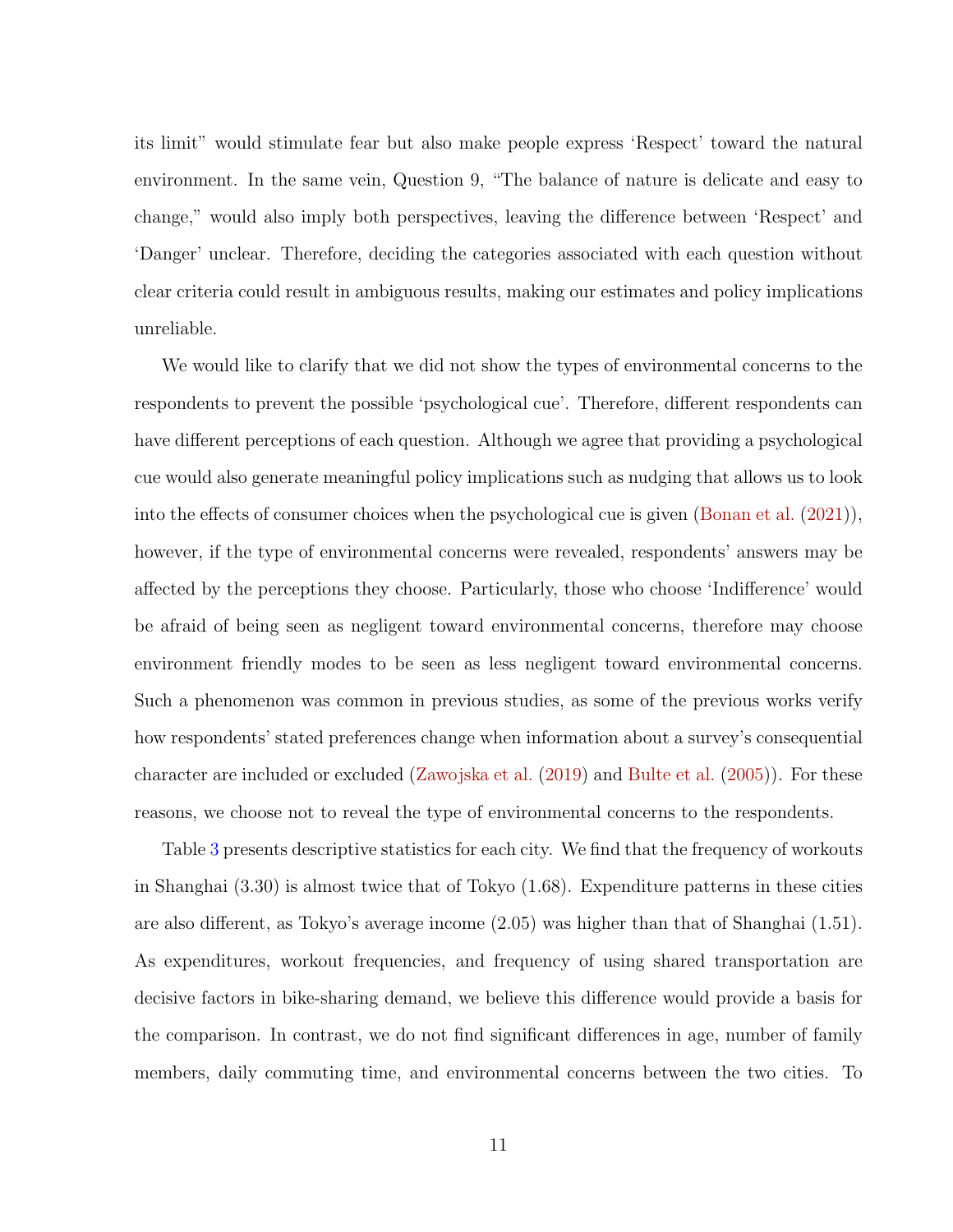| Type                 | No.            | Descriptions                                                     | Shanghai    | Tokyo       |  |
|----------------------|----------------|------------------------------------------------------------------|-------------|-------------|--|
|                      |                |                                                                  | Avg. Score  | Avg. Score  |  |
|                      |                |                                                                  | (Std. Dev.) | (Std. Dev.) |  |
| Danger               | $\mathbf{1}$   | The population of the earth is nearing its limit.                | 3.465       | 3.266       |  |
|                      |                |                                                                  | (1.162)     | (.989)      |  |
| Danger               | $\overline{2}$ | When humans interfere with nature, they often meet a tragic end. | 3.732       | 3.723       |  |
|                      |                |                                                                  | (1.176)     | (.894)      |  |
| Danger               | 3              | The environment is seriously degraded by human activity.         | 3.685       | 3.849       |  |
|                      |                |                                                                  | (1.127)     | (.893)      |  |
| Respect              | $\overline{4}$ | Animals and plants have a right to life, like humans.            | 3.977       | 3.913       |  |
|                      |                |                                                                  | (1.028)     | (.935)      |  |
| Indifference         | 5              | Nature has sufficient capacity to deal with                      |             |             |  |
|                      |                | the effects of present industrial development.                   | 3.006       | 2.822       |  |
|                      |                |                                                                  | (1.025)     | (.935)      |  |
| Respect              | 6              | Humans have special abilities,                                   |             |             |  |
|                      |                | but they cannot go against the laws of nature.                   | 3.836       | 3.911       |  |
|                      |                |                                                                  | (1.072)     | (.944)      |  |
| Indifference         | 7              | The "crisis of nature" that is said to be                        |             |             |  |
|                      |                | facing humanity is an exaggeration.                              | 2.747       | 2.338       |  |
|                      |                |                                                                  | (1.028)     | (.893)      |  |
| Danger               | 8              | The earth is like a spaceship with                               |             |             |  |
|                      |                | very limited space and resources.                                | 3.867       | 3.560       |  |
|                      |                |                                                                  | (.970)      | (.922)      |  |
| Respect              | 9              | The balance of nature is delicate and easy to change.            | 3.923       | 3.607       |  |
|                      |                |                                                                  | (1.279)     | (.988)      |  |
| Danger               | 10             | At the present rate of human activity,                           |             |             |  |
|                      |                | we will experience terrible natural disasters in the future.     | 3.882       | 3.814       |  |
|                      |                |                                                                  | (1.230)     | (.941)      |  |
| <b>Average Score</b> |                |                                                                  |             |             |  |
| Danger               |                |                                                                  | 3.72        | 3.71        |  |
|                      |                |                                                                  | (.846)      | (.675)      |  |
| Respect              |                |                                                                  | 3.92        | 3.69        |  |
|                      |                |                                                                  | (.839)      | (.707)      |  |
| Indifference         |                |                                                                  | 2.88        | 2.58        |  |
|                      |                |                                                                  | (1.134)     | (.746)      |  |
|                      |                |                                                                  |             |             |  |

Table 2: Survey Questions: Environmental Concerns

estimate the model, we took the logarithms of all variables, except the dummy and categorical variables, to interpret the results better. We estimate the results for the two cities separately, due to the inherent differences between them. For example, the currency unit of income in both cities is different, and our survey does not consider the differences in the price levels, inflation rates, or CPIs across the two cities. We standardized our variables which are related to the environmental concerns (Danger, Respect, Indifference and Concern) in order to make comparisons across them in the result tables. The number of questions are different, even for questions in the same category. Thus, for example, simply summing up the coefficients of environment concerns without standardizing them would result in misunderstandings.<sup>4</sup>

<sup>4</sup>We appreciate our reviewer for pointing this out.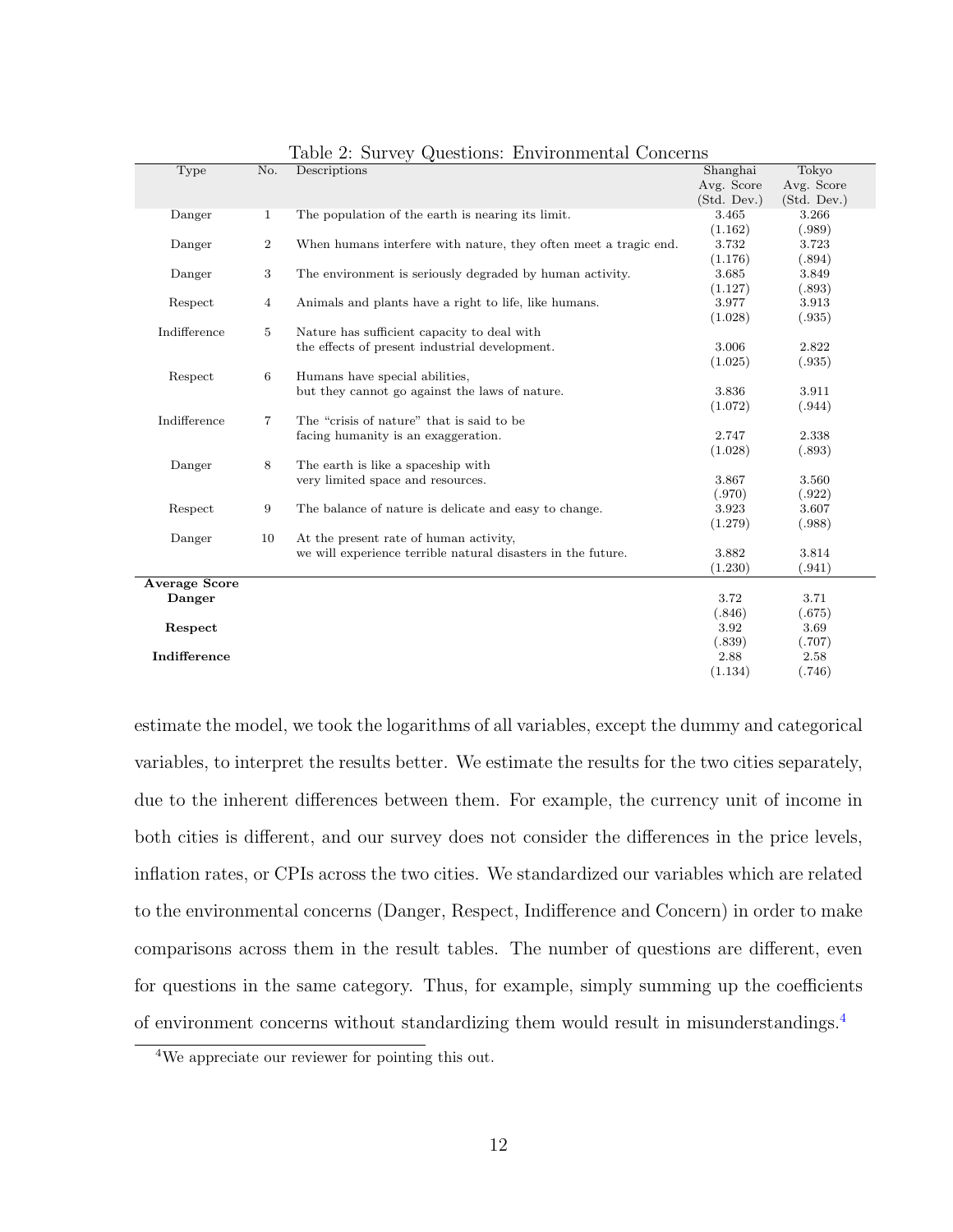#### 2.3 Perception of Environment

As we mentioned above, perceptions of the environment have various dimensions, and we capture them by asking three types of questions: those having to do with respect, danger, and indifference. These categories represent the reasons that people are concerned about human impact on the environment.

Although the idea that the environment should be protected underlies feelings of both Danger and Respect with respect to the environment, the reason that it should be protected is different. That is, questions on Respect capture whether a person believes that environment should be protected because it deserves respect, whereas questions about Danger capture whether a person believes that the environment must be protected owing to their fear of the negative consequences of mismanagement. People with high Indifference scores are not environmentally cautious, and they do not care about the possible adverse impacts of human activity on environment and nature. Therefore, questions about Indifference assess the perception of whether the current environmental situation merits concern. Note that a lower score in this category reflects the perception that the current environmental situation is severe.

Table 4: Pairwise Correlations Results

| Shanghai     | Danger |      | Respect Indifference |
|--------------|--------|------|----------------------|
| Danger       | 1.00   |      |                      |
| Respect      | .80    | 1.00 |                      |
| Indifference | .12    | .18  | 1.00                 |
|              |        |      |                      |
| Tokyo        | Danger |      | Respect Indifference |
| Danger       | 1.00   |      |                      |
| Respect      | .72    | 1.00 |                      |

Table 4 summarizes the pairwise correlations between the average scores for each category of the perception of the environment. The result shows that the responses in the Danger and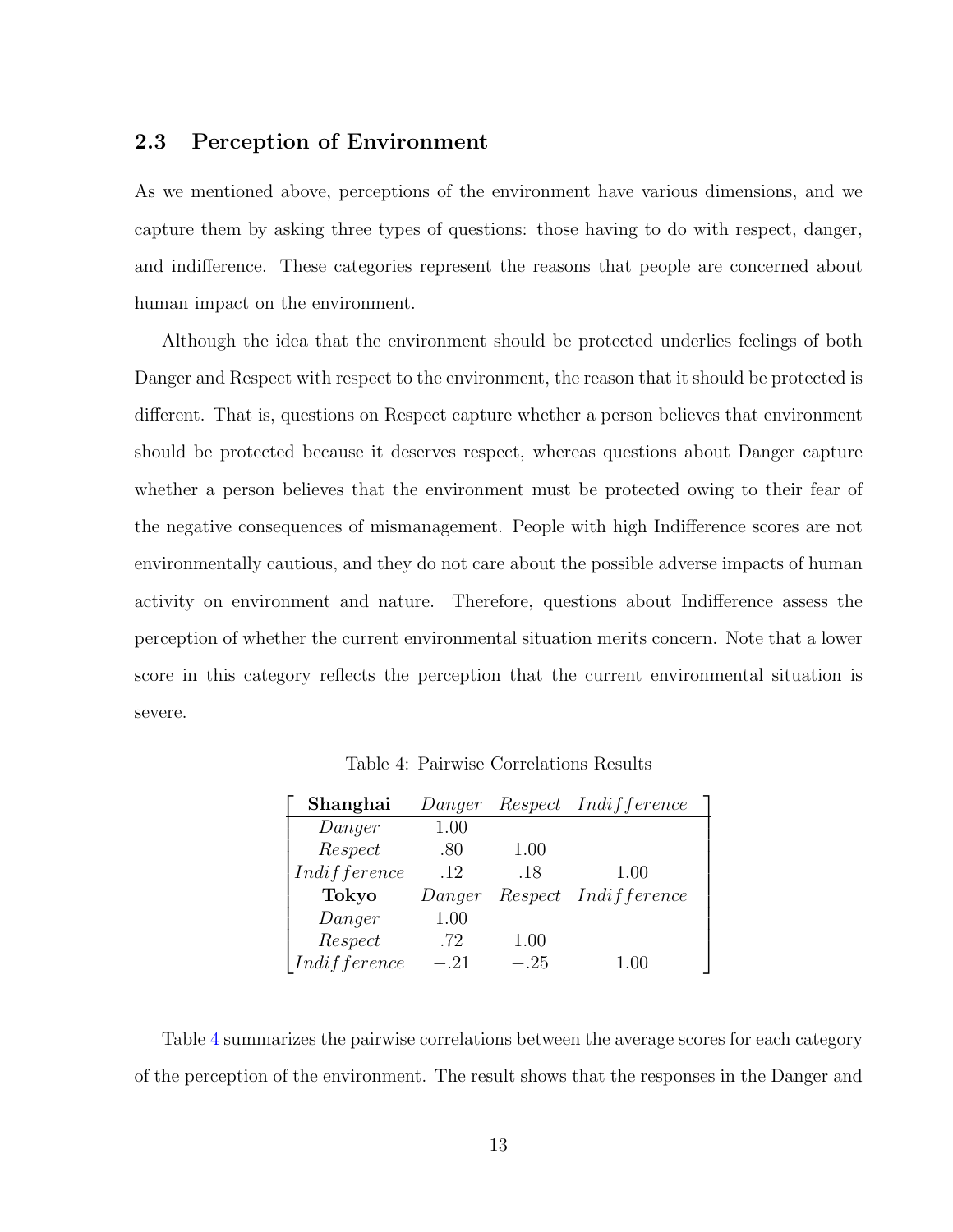|                               | $\overline{N}$ | Mean  | Std. Dev. | Min.           | Max. |
|-------------------------------|----------------|-------|-----------|----------------|------|
| Shanghai                      |                |       |           |                |      |
| Age (Year)                    | 518            | 38.84 | 13.44     | 21             | 65   |
| Monthly Income $(1,000$ USD)  | 516            | 3.70  | 1.93      | 1              | 7    |
| Number of Family Members      | 518            | 2.94  | .95       | $\mathbf{1}$   | 6    |
| Frequency of Workouts         | 518            | 3.30  | 1.75      | $\overline{0}$ | 7    |
| Environmental concern (Total) | 518            | 36.12 | 47.12     | 10             | 50   |
| Danger                        | 518            | 18.60 | 4.22      | 5              | 25   |
| Respect                       | 518            | 11.77 | 2.52      | 3              | 15   |
| Indifference                  | 518            | 5.75  | 2.27      | $\overline{2}$ | 10   |
| $\it Concern$                 | 518            | 23.94 | 5.86      | 4              | 38   |
| Tokyo                         |                |       |           |                |      |
| Age (Year)                    | 508            | 43.48 | 14.14     | 18             | 69   |
| Monthly Income $(1,000$ USD)  | 392            | 3.566 | 1.258     | $\mathbf{1}$   | 7    |
| Number of Family Members      | 508            | 2.58  | 1.40      | 1              | 6    |
| Frequency of Workouts         | 508            | 1.68  | 2.15      | $\Omega$       | 7    |
| Environmental concern (Total) | 508            | 34.79 | 4.99      | 12             | 50   |
| Danger                        | 508            | 18.56 | 3.38      | 5              | 25   |
| Respect                       | 508            | 11.07 | 2.12      | 3              | 15   |
| Indifference                  | 508            | 5.16  | 1.49      | $\overline{2}$ | 10   |
| $\it{Concern}$                | 508            | 24.07 | 6.67      | $\overline{2}$ | 38   |

Table 3: Descriptive Statistics

Respect categories are highly correlated in both Shanghai and Tokyo. However, the outcome of the Indifference category has a weaker correlation with those of the other two categories. We also present a histogram of the different types of environmental concerns in Figure A1 in the Appendix.

### 2.4 Binomial Logit Estimation

$$
U_{ij} = \bar{U}_{ij} + e_{ij} = \mathbf{X}'_i \boldsymbol{\beta}_j + \mathbf{Z}'_j \boldsymbol{\gamma} + e_{ij},\tag{1}
$$

where  $\bar{U}_{ij}$  is the mean utility,  $e_{ij}$  is an error term, and  $\bm{X_i'}$  is a vector of independent variables which consists of user-specific variables (i.e., income and environmental concerns), and  $Z'_{j}$ is a vector of alternative-specific variables (i.e., time and cost of bike-sharing),  $\beta_j$  and  $\gamma$  are vectors of coefficients and is estimated by maximum likelihood estimation. The alternative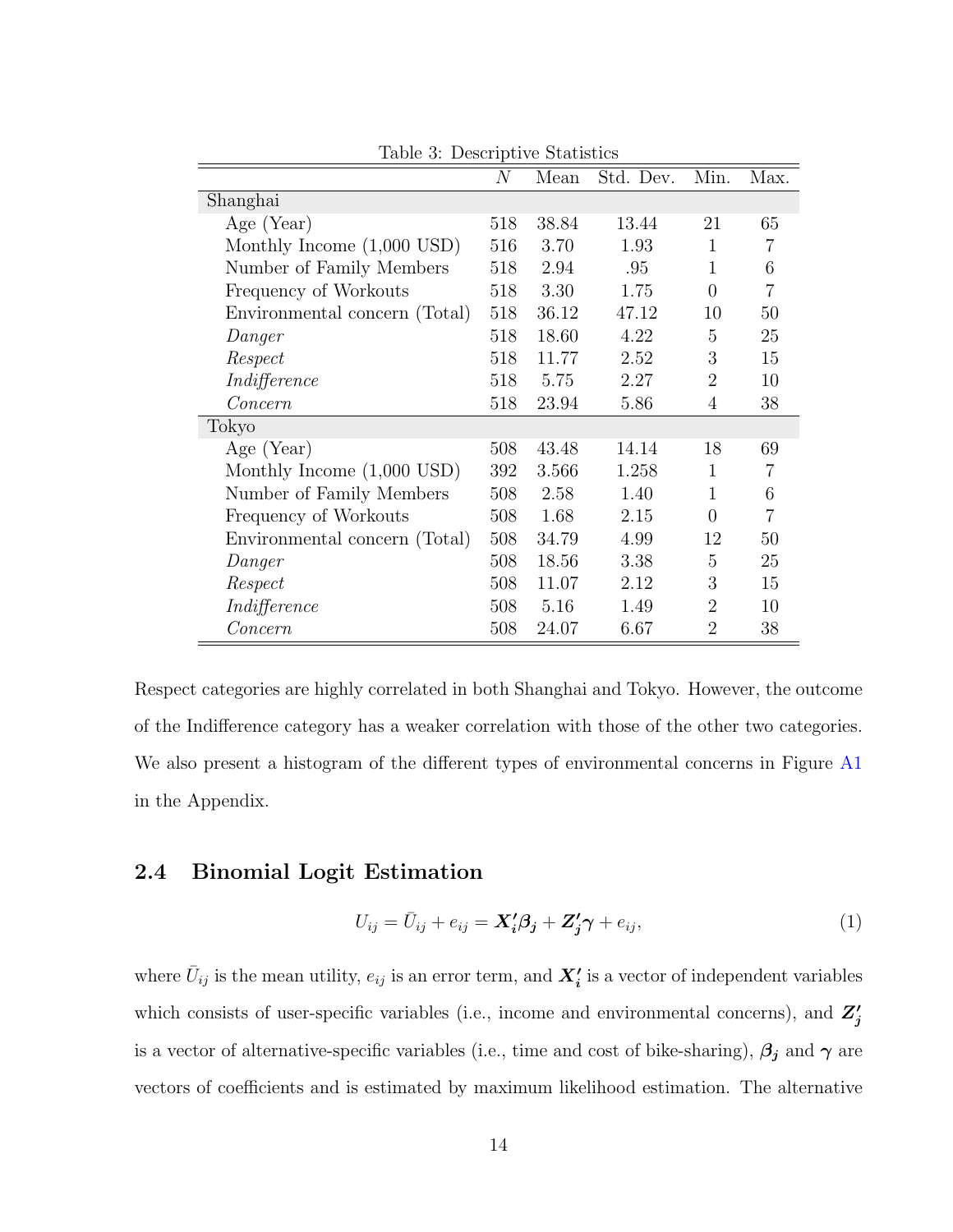with the highest utility is chosen. In the logit specification, the probability of choosing a shared bicycle can be written as

$$
P(Y_i = j) = \frac{1}{1 + e^{\mathbf{X}_i'\boldsymbol{\beta}_j + \mathbf{Z}_j'\boldsymbol{\gamma}}},\tag{2}
$$

When estimating the model, we make the choice variables to be binary (1 if bike- sharing is chosen and 0 if bike-sharing is not chosen). Therefore, the fixed mode in our model is bikesharing, and the coefficients of our result tables indicate the probability of bike-sharing being chosen, compared to the cases that bike-sharing where is not chosen (or other alternatives except for the bike-sharing is chosen). We have also included alternative-specific parameters for bike-sharing, which are the costs for using bike-sharing.<sup>5</sup>

Referring to Hensher et al. (2005), we include the travel time and travel costs of bikesharing, which are typically used in discrete choice models to estimate travel demands, given a set of transport alternatives defined by certain attributes.

#### 2.5 Latent Model Estimation

We further use a latent class model to estimate the bicycle demand, which represents an attempt to identify the latent factors, and include them into a discrete choice analysis in order to represent a more realistic process of choice behavior.

To capture the heterogeneity in demands for bike-sharing, we assume two discrete segments of the population. The latent class model assigns individuals to each segment according to their choice of transportation mode and their individual characteristics. The

<sup>&</sup>lt;sup>5</sup>While applying multinomial logit to estimate the choice probability of each mode is also a very interesting exercise, we are focusing on the bike-choice in this paper, rather than the trade-offs or substitutions between other modes.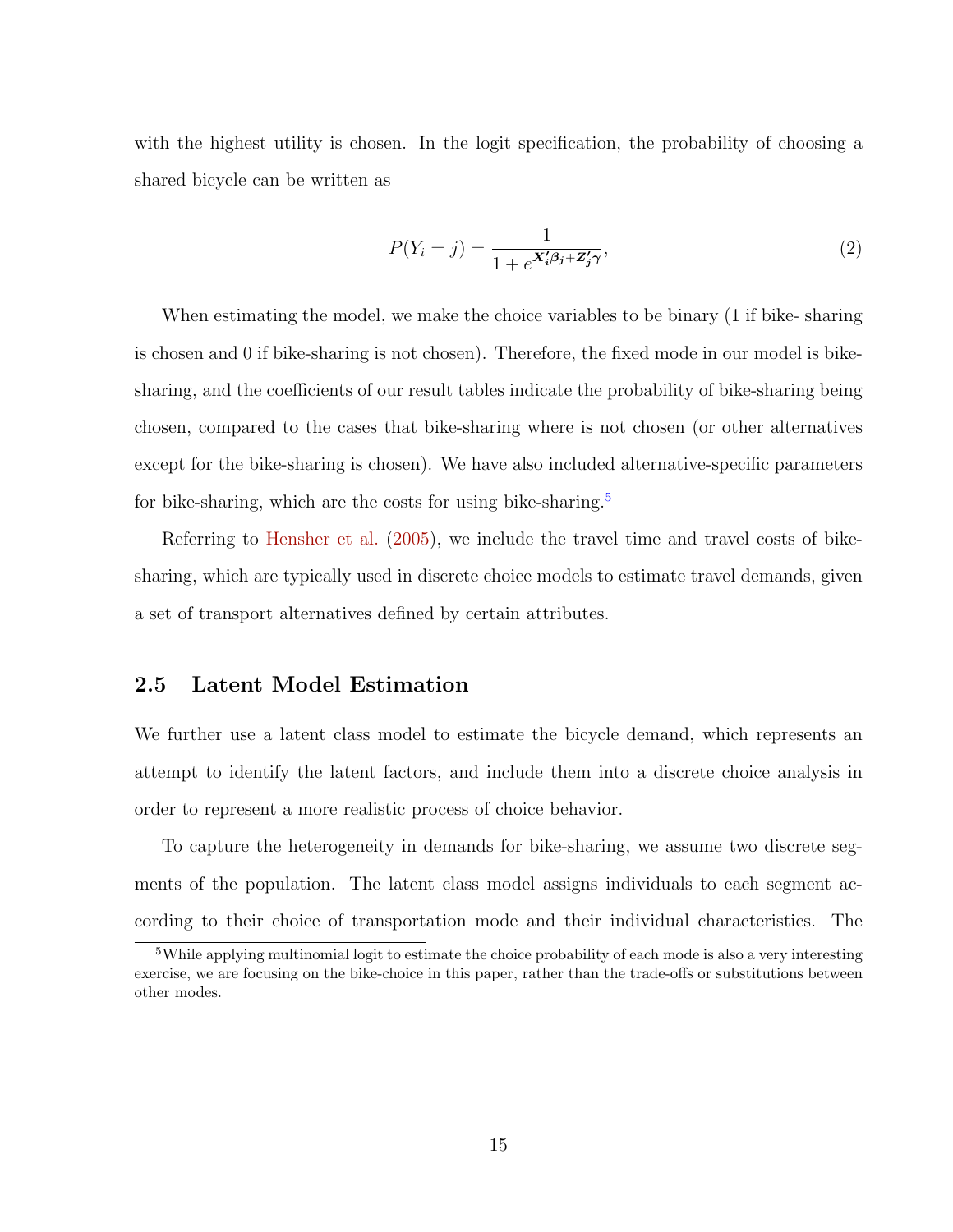probability that individual  $i$  belongs to class  $c$  is

$$
P(Y_i = c) = \frac{e^{\gamma_c Q_i}}{\sum_{c=1}^{2} e^{\gamma_c Q_i}},
$$
\n(3)

where  $\gamma_c$  is a vector of the class parameter, and  $Q_i$  is a vector of individual characteristics. The utility of choosing transport mode  $j$  for individual  $i$  in class  $c$  is

$$
U_{ij|c} = \mathbf{A}'_j \boldsymbol{\alpha}_c + \mathbf{X}'_i \boldsymbol{\beta}_{cj} + e_{ij|c},\tag{4}
$$

where  $X_i$  is a vector of user-specific independent variables,  $A_j$  is an alternative-specific independent variable,  $\alpha_c$  is a coefficient of alternative-specific independent variables,  $\beta_{cj}$  is a class-specific vector of the coefficients, and  $e_{ij|c}$  is a conditional error term within a class. As in the logit model, the alternative with the highest utility is chosen. For a latent class model, the probability that individual  $i$  in class c chooses alternative  $k$  can be written as

$$
P(Y_{i|c}=k) = \frac{e^{\mathbf{A}'_j \alpha_c + \mathbf{X}'_i \beta_{cj}}}{\sum_{j=0}^2 e^{\mathbf{A}'_j \alpha_c + \mathbf{X}'_i \beta_{cj}}}, k=0,1.
$$
 (5)

Given  $P(Y_i = c)$  and  $P(Y_{i|c} = k)$ , we can compute the joint (unconditional) probability  $P(Y_i)$  for transport mode choice k of individual i as follows.

$$
P(Y_i = k) = \sum_{c=1}^{2} \frac{e^{\gamma_c Q_i}}{\sum_{c=1}^{2} e^{\gamma_c Q_i}} \frac{e^{A'_j \alpha_c + X'_i \beta_{cj}}}{\sum_{j=0}^{2} e^{A'_j \alpha_c + X'_i \beta_{cj}}}
$$
(6)

Table 5 shows the variables and their descriptions. We estimate the model using binary logit and latent class estimations. In addition to the variables listed in Table 5, we add dummy variables to represent gender, and car ownership as the control variables.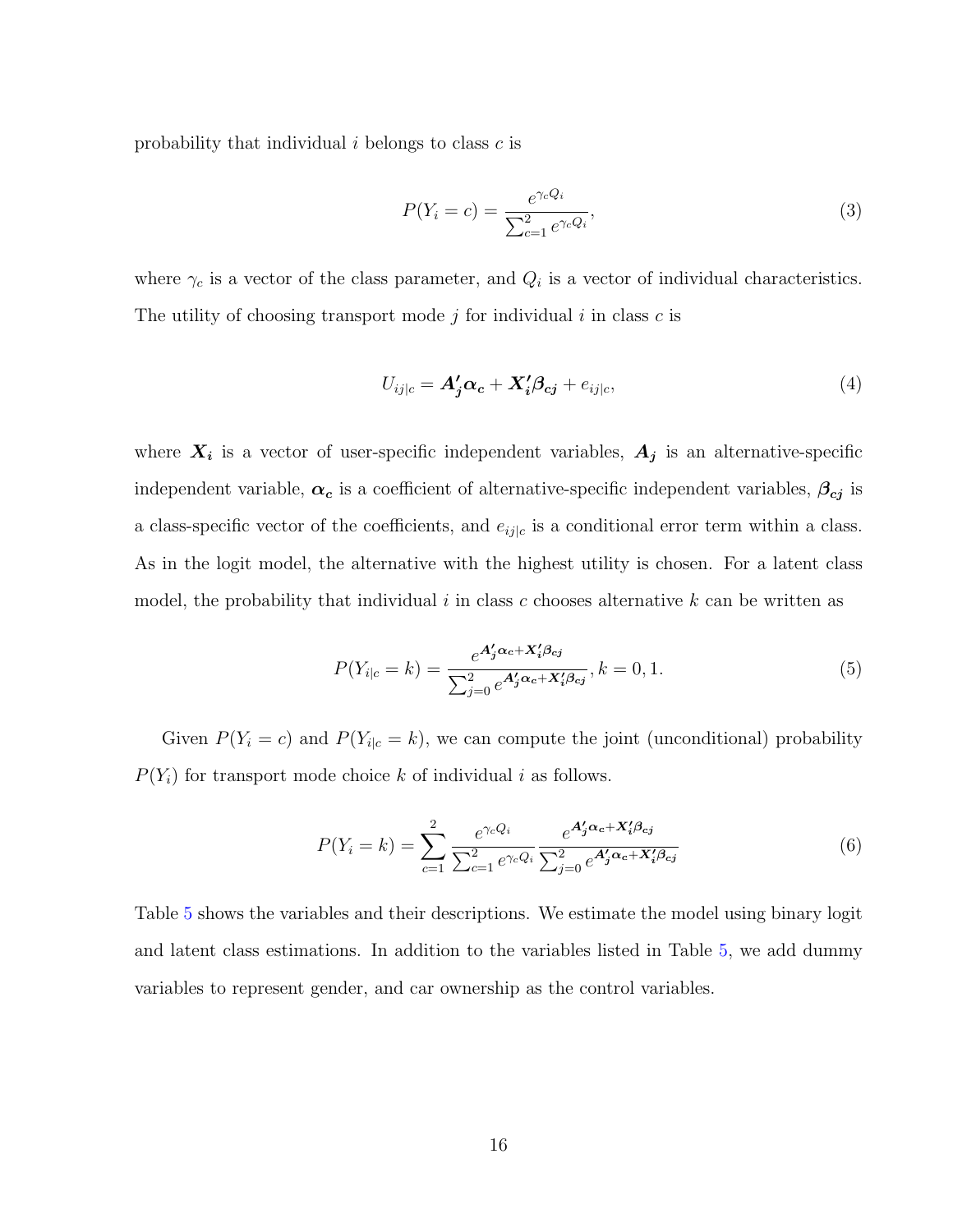|               | $\cdots$                                     |
|---------------|----------------------------------------------|
| Notation      | description                                  |
| $\rm Cost$    | Cost of using bike-sharing.                  |
| Time          | Time of using bike-sharing.                  |
| Car Ownership | $=1$ If the Respondent Owns a Car            |
| Income        | Monthly Income $(1,000$ USD)                 |
| Age           | Age                                          |
| Education     | Education Level                              |
| Family        | Number of Family Members                     |
| Health        | Number of Workouts per Week                  |
| Danger        | Danger Environmental Perspective Score       |
| Respect       | Respect Environmental Perspective Score      |
| Indifference  | Indifference Environmental Perspective Score |
| Concern       | Summation of 'Danger' and 'Respect'.         |
|               |                                              |

Table 5: Variable Descriptions

# 3 Results

#### 3.1 Empirical Results

Tables 6, 7, and 8 show the estimation results of the bike-sharing demand model in Shanghai and Tokyo for Scenarios 1, 2, and 3, respectively. For all the models, we include the time and cost, demographic variables, and environmental concerns. In each table, the upper column shows the results for Shanghai and the lower panel shows the results for Tokyo. Model (1) shows the result estimated by binary logit estimation, and Model (2) shows the results for latent class model. Therefore, all the coefficients in Model (2) would be heterogeneous across classes.

We have one more additional specification; Model  $(2^*)$ , which takes 'Environmental Concerns', which is a summation of Danger and Respect, as one of the independent variables. 'Danger' and 'Respect' are highly correlated, as they both represent environmental concerns.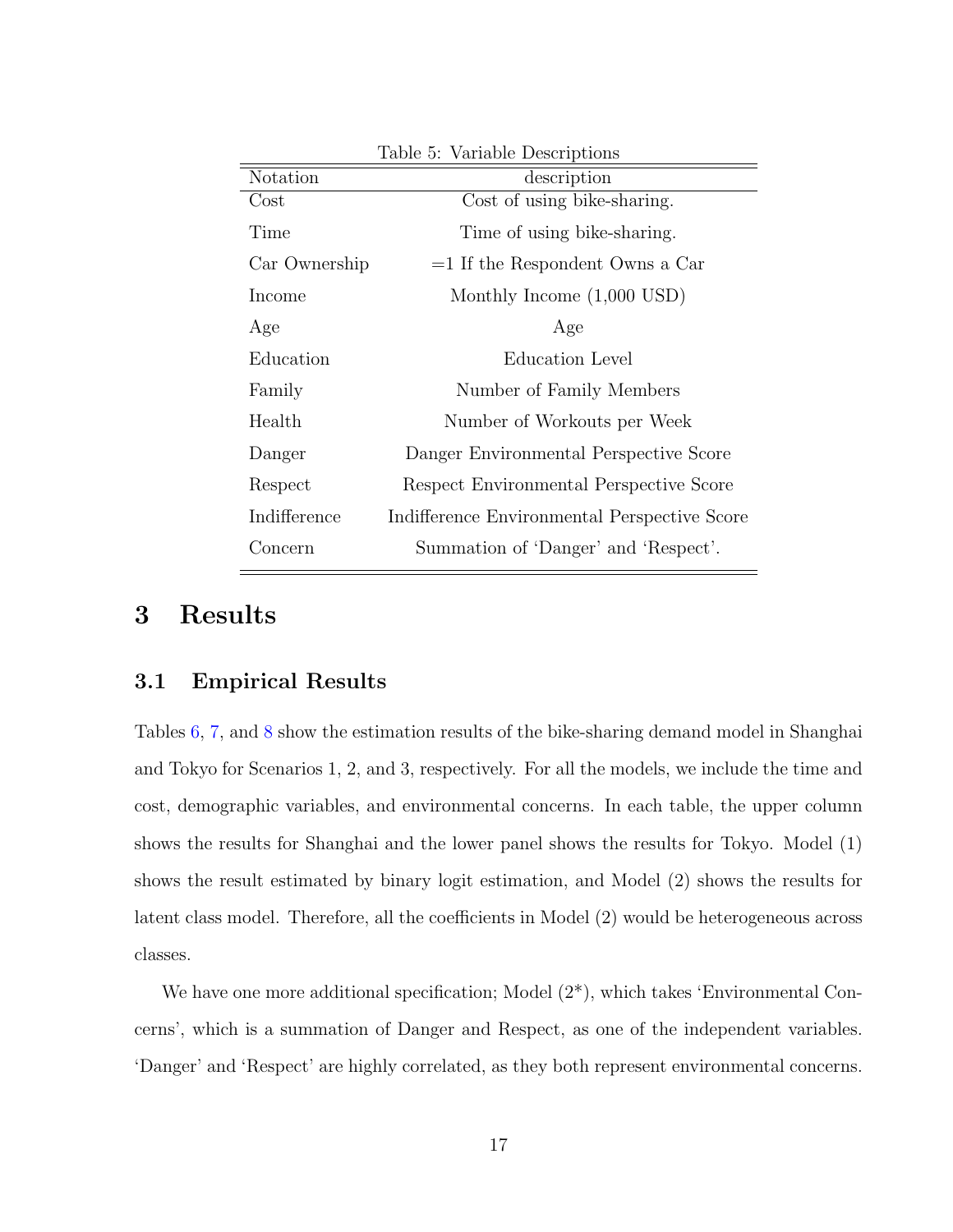If such a high correlation between the models can affect the accuracy of the model, then if we add a new variable for 'Environmental Concerns', which is a summation of the two variables, it would produce substantial differences in the estimated coefficients. Meanwhile, we do not find such a trend, which reaffirms that our results are robust.

For interpreting the results we focus on Model (2) and treat it as the main results, as they are fully specified models that take into account the heterogeneity between individuals. Nonetheless, we do not find any substantial differences between the models. Overall, the results show that the types of environmental concerns, situational factors, and demographic factors show different correlations with bike-sharing according to the specific scenario and country, while they also share some similarities. First, we explain how the types of environmental concerns are correlated with the choice of bike-sharing for each scenario and country. More detailed explanations and interpretations are provided in the 4. Then we briefly explain other factors, including situational factors, demographic variables, frequency of workouts, and job type, across all the scenarios.

#### 3.2 Environmental concern

Overall, we find that the specific type of environmental concern is highly correlated to bike-sharing regardless of the city and specifications, and the results were robust across the models. Interpretations on the correlation between environmental concerns and bikesharing demands had to be made carefully. The number of questions of each type was different, and even for questions in the same category, different respondents could have different perceptions. For example, if a respondent does not get a high score in Danger or Respect, he/she is indifferent about the environment to some extent. Thus, for example, simply summing up the coefficients would induce misunderstandings. Therefore, one way to interpret the impact of environmental concern on bike-sharing demand is looking into the individual coefficients separately. Nonetheless, as we have standardized our variables,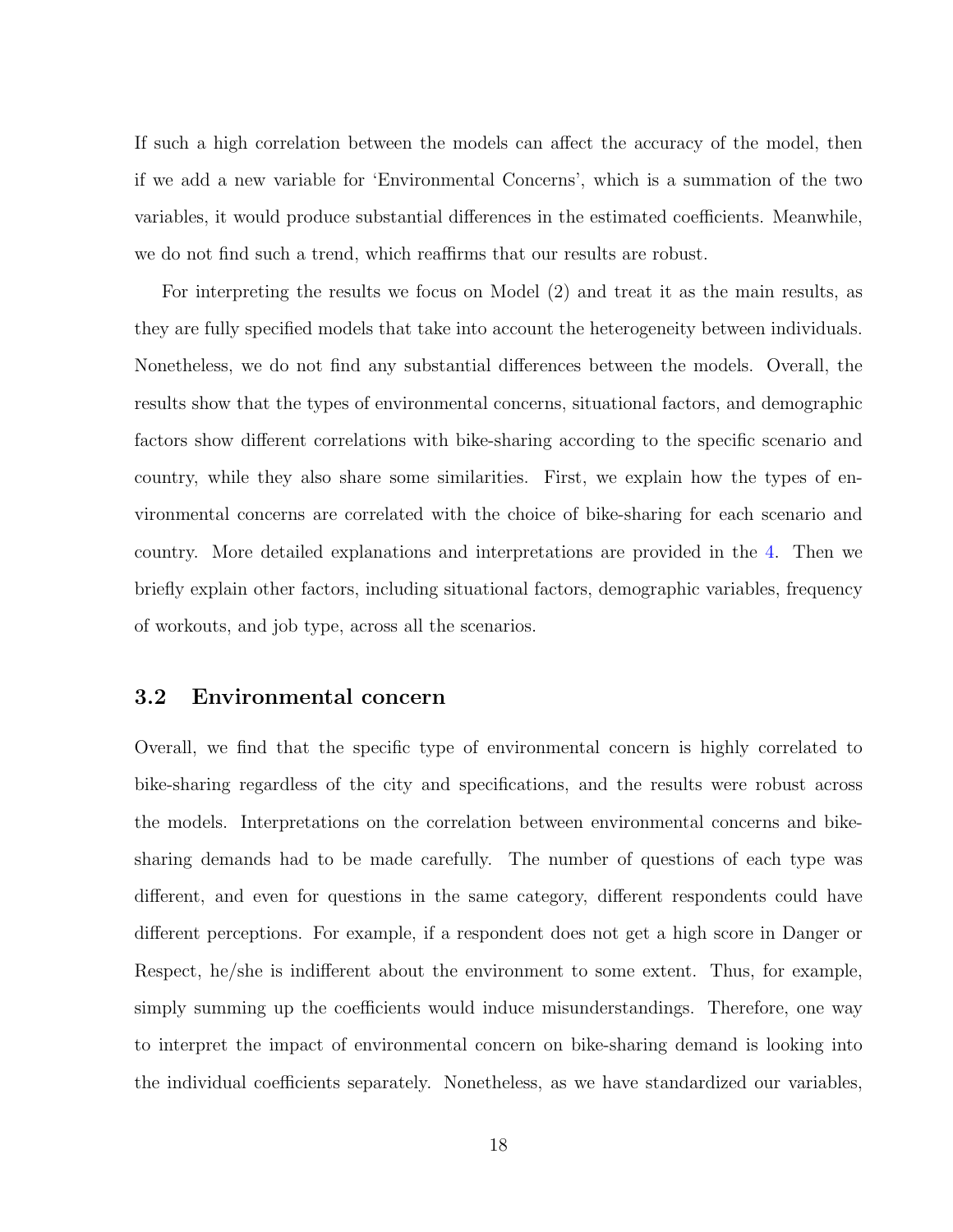comparing across the environmental concerns is possible in this study.

Scenario 1 Table 6 shows the results of the estimated demands for bike-sharing. After considering various control variables, we find that environmental concerns show different types of correlation with the demand for bike-sharing. In particular, we find that the Danger and Indifference categories are a dominant factor in demands for bike-sharing in both cities, regardless of the model specifications. 'Danger' shows positive and statistically significant coefficients in both cities, while 'Indifference' shows statistically significant and negative coefficients. Therefore, the implications are quite straightforward: people who answer that they fear disasters are likely to choose bike-sharing for commuting, whereas people who are indifferent toward the environment are less likely to do so. Such a result does not indicate, however, that the coefficient of 'Respect' is not statistically significant: because we witness some positive and statistically significant coefficients of 'Respect' in Class 1 of Model (2) in Shanghai, and Class 2 of Model (2) in Tokyo. Regarding 'Concern,' we find that having a high level of concern would mostly positively correlate to bike-sharing demands, and is not likely to change the results of other parameters, including 'Indifference', substantially.

Scenarios 2 and 3 Table 7 presents the results for respondents considering a shopping trip (Scenario 2), and Table 8 shows the estimated coefficients for those returning from shopping (Scenario 3). Interestingly, we find that Respect shows a substantial positive correlation with demands for bike-sharing in both cities in Scenarios 2 and 3, in most of the models. In contrast to the case of commuting, we find that in both cities, for both Scenarios 2 and 3, Respect is a statistically significant and influential parameter, showing a substantial correlation with the demand for bike-sharing. Nonetheless, in Tokyo, we find that both Danger and Respect are influential parameters, while in Shanghai, both Respect and Indifference are dominant parameters in bike-sharing. Such trends indicate that heterogeneity exists in both the cities; while the 'Respect' parameter is dominant in both cities, for both scenarios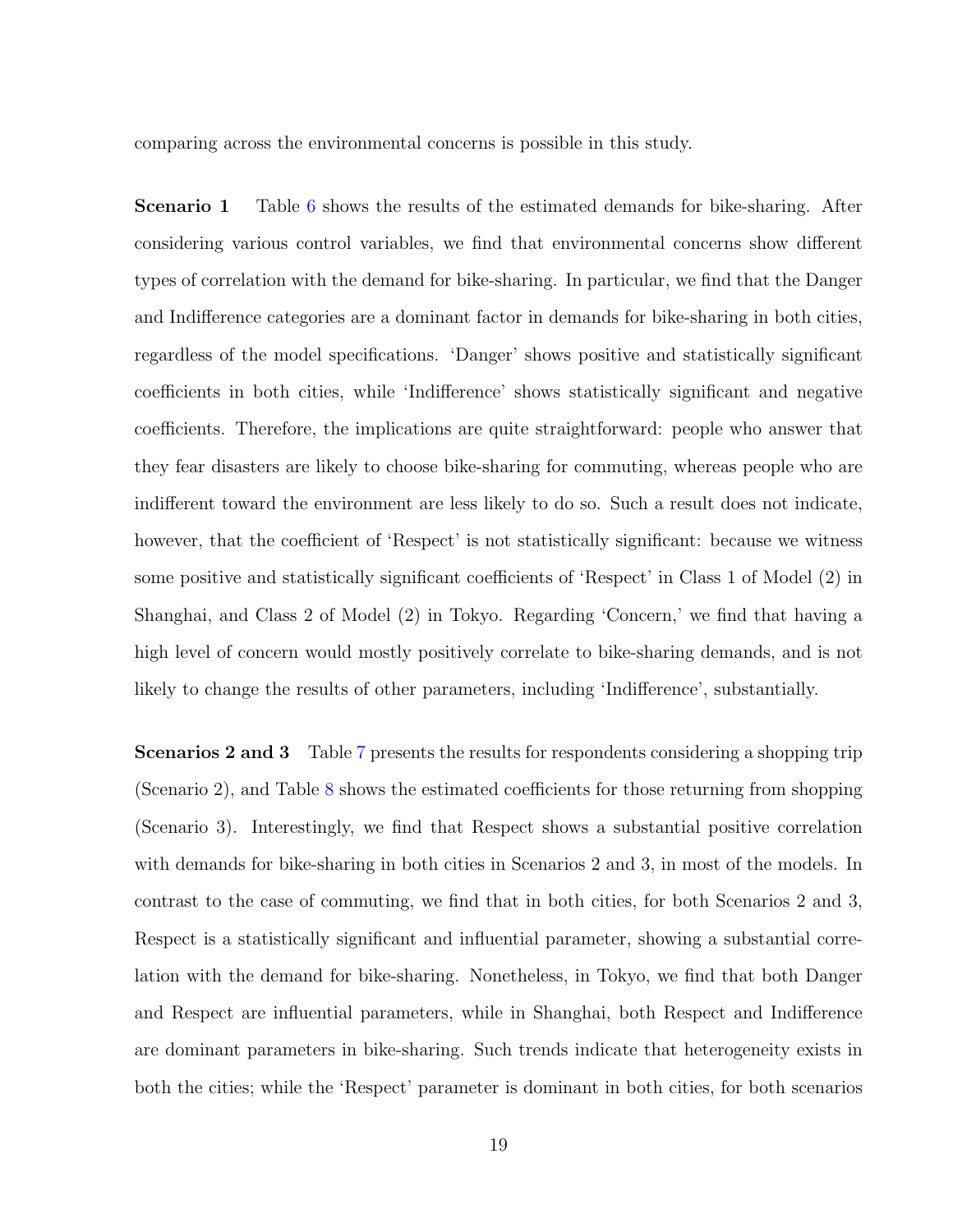### 3.3 All Scenarios

Situational Factors and Other Factors Regarding the rest of the parameters, as expected and similar to previous works, other demographic characteristics such as age, gender, and car ownership are correlated with demands for bike-sharing. The results show that situational factors which incorporate travel cost and time of bike-sharing would be negatively correlated to the choice of bike-sharing. Income shows statistically significant and positive coefficients in Tokyo in Scenario 2 and 3, while it does not show such statistically significant coefficients in Shanghai, and in Scenario 1 of both cities. Age is mostly negatively correlated with the bike-sharing demand in all scenarios. Education mostly displays statistically insignificant results. Car ownership shows negative coefficients in Tokyo, while it is not statistically significant in Shanghai.

## 4 Discussion and Conclusions

#### 4.1 Discussion

This study aimed to provide evidence on how environmental concerns – Fear, Respect and Indifference – predict environment friendly behavior in choosing a transportation mode, considering the heterogeneity of the individual respondents in the case of scenarios like commuting, shopping, and returning from shopping. Overall, we find that the notion of environmental concerns does show high levels of correlation to the choice of bike-sharing regardless of the city and specifications across the models, but the effect of the specific type of environmental concern varies according to the purpose of travel.

Examining each scenario separately, the results for commuting (Scenario 1), which is a daily activity, show whether different types of environmental concerns indicate different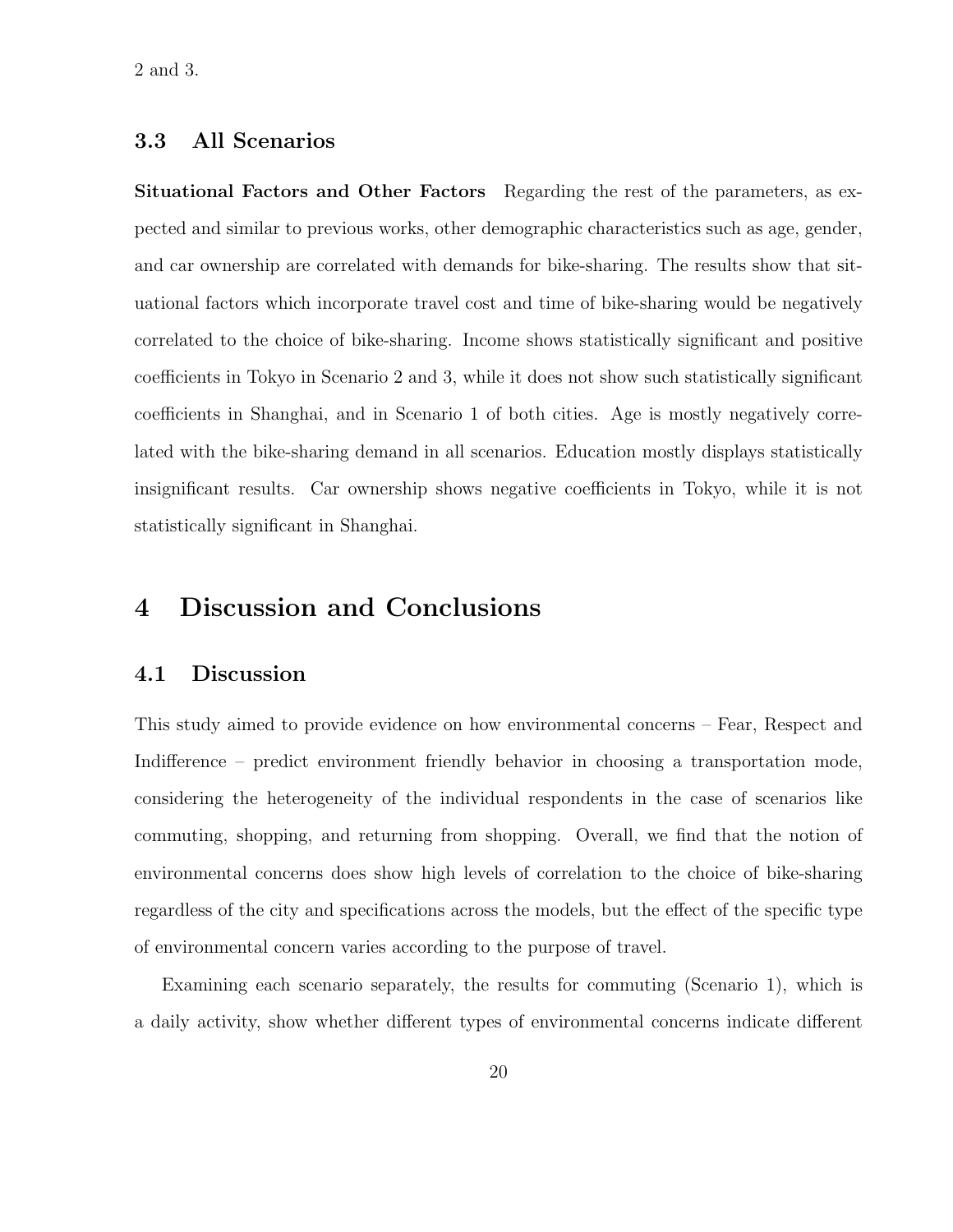|                                |                    | IVIOUTL $(4)$<br>Latent Class $(1)$ |             | $\frac{1}{2}$<br>Latent Class (2) |                  |
|--------------------------------|--------------------|-------------------------------------|-------------|-----------------------------------|------------------|
|                                | Logit              |                                     |             |                                   |                  |
|                                |                    | Class 1                             | Class 2     | Class 1                           | Class 2          |
| Cost                           | $-0.687***$        | $-0.363***$                         | $-0.674***$ | $-0.390***$                       | $-0.698***$      |
|                                | (0.0811)           | (0.138)                             | (0.106)     | (0.126)                           | (0.118)          |
| Time                           | $-0.272**$         | $-0.125$                            | $-0.282$    | $-0.0979$                         | $-0.345*$        |
|                                | (0.128)            | (0.193)                             | (0.201)     | (0.183)                           | (0.204)          |
| Income                         | 0.0187             | 0.0723                              | $-0.0221$   | 0.0575                            | $-0.0274$        |
|                                | (0.0501)           | (0.0751)                            | (0.0635)    | (0.0644)                          | (0.0723)         |
| Age                            | $-0.150***$        | $-0.0881$                           | $-0.152***$ | $-0.0918*$                        | $-0.162***$      |
|                                |                    |                                     |             |                                   |                  |
|                                | (0.0421)           | (0.0592)                            | (0.0539)    | (0.0541)                          | (0.0615)         |
| Education                      | $-0.0858$          | $-0.126$                            | 0.0121      | $-0.103$                          | 0.00520          |
|                                | (0.145)            | (0.204)                             | (0.176)     | (0.190)                           | (0.191)          |
| Female                         | $-0.103$           | 0.0979                              | $-0.230$    | 0.0781                            | $-0.253$         |
|                                | (0.123)            | (0.179)                             | (0.155)     | (0.169)                           | (0.164)          |
| Car Ownership                  | 0.260              | 0.0826                              | 0.344       | 0.0506                            | 0.450            |
|                                | (0.199)            | (0.261)                             | (0.324)     | (0.236)                           | (0.377)          |
| Family                         | $0.163**$          | $-0.0476$                           | $0.259***$  | $-0.00805$                        | $0.270**$        |
|                                | (0.0741)           | (0.144)                             | (0.0933)    | (0.122)                           | (0.105)          |
| Health                         | $-0.257***$        | $-0.235$                            | $-0.194$    | $-0.223$                          | $-0.203$         |
|                                |                    |                                     |             |                                   |                  |
|                                | (0.0976)           | (0.151)                             | (0.121)     | (0.143)                           | (0.137)          |
| Danger                         | $0.380***$         | $0.290**$                           | $0.337***$  |                                   |                  |
|                                | (0.0962)           | (0.144)                             | (0.119)     |                                   |                  |
| Respect                        | $0.234**$          | $0.319*$                            | 0.102       |                                   |                  |
|                                | (0.0964)           | (0.168)                             | (0.119)     |                                   |                  |
| Indifference                   | $-0.269***$        | $-0.236***$                         | $-0.183***$ | $-0.226***$                       | $-0.184***$      |
|                                | (0.0537)           | (0.0747)                            | (0.0632)    | (0.0675)                          | (0.0672)         |
| Concern                        |                    |                                     |             | $0.554***$                        | $0.406***$       |
|                                |                    |                                     |             | (0.101)                           | (0.0985)         |
|                                | $3.808***$         |                                     |             |                                   |                  |
| Constant                       |                    |                                     | $-0.323$    |                                   | $-0.0394$        |
|                                | (0.892)            |                                     | (0.945)     |                                   | (0.985)          |
| Ν                              | 2610               |                                     | 2610        |                                   | 2610             |
| Log Likelihood                 | $-953.8$           |                                     | $-1907.1$   | $-1907.4$                         |                  |
| Pseudo $R^2$                   | 0.0944             |                                     |             |                                   |                  |
| Tokyo                          | Model(1)           |                                     | Model(2)    | Model $(2^*)$                     |                  |
|                                |                    |                                     |             |                                   |                  |
|                                |                    |                                     |             |                                   |                  |
|                                | Logit              | Latent Class $(1)$                  |             |                                   | Latent Class (2) |
|                                |                    | Class 1                             | Class 2     | Class 1                           | Class 2          |
| $\rm Cost$                     | $-1.174***$        | $-0.757***$                         | $-0.626***$ | $-0.694***$                       | $-0.813***$      |
|                                | (0.0756)           | (0.0551)                            | (0.190)     | (0.129)                           | (0.223)          |
| Time                           | $-0.0348$          | 0.130                               | 0.00583     | 0.0344                            | 0.288            |
|                                | (0.117)            | (0.108)                             | (0.319)     | (0.296)                           | (0.386)          |
| Income                         | $-0.0298$          | $-0.0226$                           | 0.00594     | $-0.00914$                        | $-0.0336$        |
|                                | (0.0280)           | (0.0235)                            | (0.0757)    | (0.0400)                          | (0.0499)         |
| Age                            | 0.000958           | 0.00143                             | $-0.00388$  | $-0.0000941$                      | 0.00143          |
|                                | (0.00375)          | (0.00317)                           | (0.00999)   | (0.00419)                         | (0.00723)        |
| Education                      |                    |                                     |             |                                   |                  |
|                                | 0.0893             | 0.0471                              | 0.208       | 0.0831                            | 0.0288           |
|                                | (0.0932)           | (0.0790)                            | (0.245)     | (0.111)                           | (0.160)          |
| Female                         | $-0.0320$          | $-0.0260$                           | 0.0931      | 0.00940                           | $-0.0134$        |
|                                | (0.106)            | (0.0894)                            | (0.287)     | (0.123)                           | (0.154)          |
| Car Ownership                  | $-0.530***$        | $-0.347***$                         | $-0.352$    | $-0.318$                          | $-0.371*$        |
|                                | (0.118)            | (0.0996)                            | (0.314)     | (0.224)                           | (0.198)          |
| Family                         | $0.128***$         | $0.0772*$                           | 0.153       | 0.0723                            | 0.0841           |
|                                | (0.0468)           | (0.0395)                            | (0.120)     | (0.0590)                          | (0.0709)         |
| Health                         | $0.278***$         | $0.175***$                          | 0.186       | $0.162**$                         | $0.191***$       |
|                                | (0.0499)           | (0.0408)                            | (0.133)     | (0.0706)                          | (0.0715)         |
|                                | $0.371***$         | $0.294***$                          |             |                                   |                  |
| Danger                         |                    |                                     | $-0.315$    |                                   |                  |
|                                | (0.0839)           | (0.0716)                            | (0.257)     |                                   |                  |
| Respect                        | $-0.0353$          | $-0.0618$                           | $0.411*$    |                                   |                  |
|                                | (0.0836)           | (0.0707)                            | (0.249)     |                                   |                  |
| Indifference                   | $-0.139*$          | $-0.0701$                           | $-0.142$    | $-0.0769$                         | $-0.0697$        |
|                                | (0.0712)           | (0.0595)                            | (0.196)     | (0.0823)                          | (0.0945)         |
| Concern                        |                    |                                     |             | $0.221***$                        | $0.207**$        |
|                                |                    |                                     |             | (0.0698)                          | (0.0833)         |
| Constant                       | $3.370***$         |                                     | $2.347**$   |                                   | 0.334            |
|                                |                    |                                     | (1.119)     |                                   | (4.823)          |
| Ν                              | (0.701)<br>2590    |                                     | 2590        |                                   | 2590             |
|                                |                    |                                     |             |                                   |                  |
| Log Likelihood<br>Pseudo $R^2$ | $-1164.9$<br>0.160 |                                     | $-3034.2$   | $-3036.9$                         |                  |

Table 6: Estimation Results of Scenario 1<br>
Shanghai Model (1) Model (2) Model (2\*)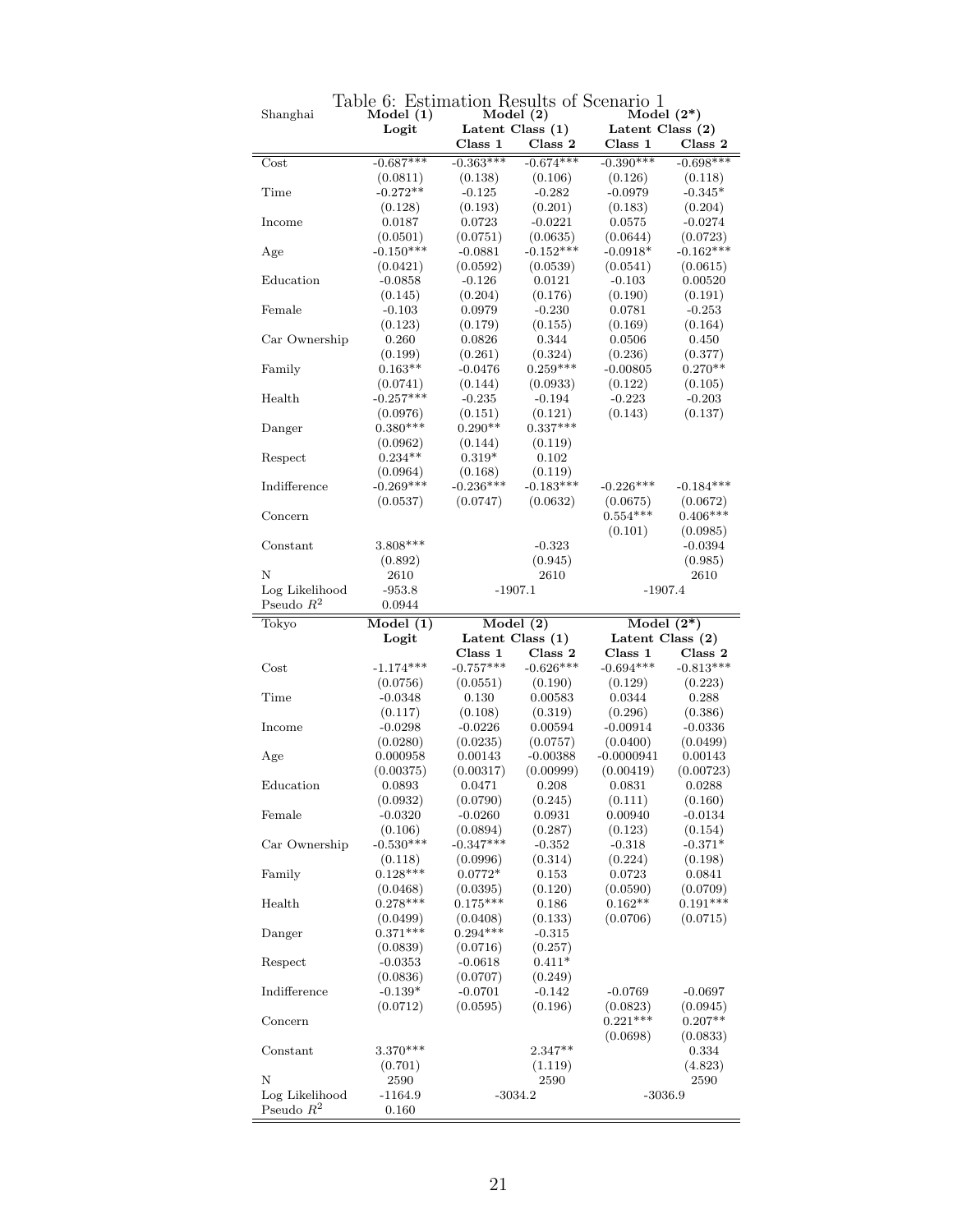| Shanghai       | Model(1)<br>Logit |              | Model(2)<br>Latent Class $(1)$ | Latent Class (2) | Model $(2^*)$                                                                                                                                                                                                                                                                                                                |
|----------------|-------------------|--------------|--------------------------------|------------------|------------------------------------------------------------------------------------------------------------------------------------------------------------------------------------------------------------------------------------------------------------------------------------------------------------------------------|
|                |                   | Class 1      | Class 2                        | $\rm Class~ 1$   | Class 2                                                                                                                                                                                                                                                                                                                      |
| Cost           | $-0.00230***$     | $0.0608***$  | $-0.0274**$                    | $0.0585***$      | $-0.0271**$                                                                                                                                                                                                                                                                                                                  |
|                | (0.000307)        | (0.0216)     | (0.0108)                       | (0.0224)         | (0.0109)                                                                                                                                                                                                                                                                                                                     |
| Time           | $-0.0138$         | $-0.00149**$ | $-0.00201***$                  | $-0.00152**$     | $-0.00201***$                                                                                                                                                                                                                                                                                                                |
|                | (0.0103)          | (0.000726)   | (0.000306)                     | (0.000737)       | (0.000307)                                                                                                                                                                                                                                                                                                                   |
| Income         | $-0.0487$         | $-0.121$     | $-0.0275$                      | $-0.148$         | $-0.0351$                                                                                                                                                                                                                                                                                                                    |
|                | (0.0485)          | (0.108)      | (0.0475)                       | (0.108)          | (0.0470)                                                                                                                                                                                                                                                                                                                     |
| Age            | $-0.265***$       | $-0.184**$   | $-0.223***$                    | $-0.188**$       | $-0.223***$                                                                                                                                                                                                                                                                                                                  |
|                | (0.0410)          | (0.0888)     | (0.0409)                       | (0.0898)         | (0.0409)                                                                                                                                                                                                                                                                                                                     |
| Education      | $0.250*$          | $-0.155$     | $0.276*$                       | $-0.0645$        | $0.292**$                                                                                                                                                                                                                                                                                                                    |
|                | (0.143)           | (0.294)      | (0.144)                        | (0.291)          | (0.143)                                                                                                                                                                                                                                                                                                                      |
| Female         | $-0.0372$         | $-0.00895$   | $-0.0378$                      | $-0.0436$        | $-0.0460$                                                                                                                                                                                                                                                                                                                    |
|                | (0.114)           | (0.253)      | (0.113)                        | (0.254)          | (0.112)                                                                                                                                                                                                                                                                                                                      |
| Car Ownership  | $-0.165$          | 0.0498       | $-0.174$                       | 0.0939           | $-0.163$                                                                                                                                                                                                                                                                                                                     |
|                | (0.171)           | (0.376)      | (0.165)                        | (0.378)          | (0.165)                                                                                                                                                                                                                                                                                                                      |
| Family         | $-0.0488$         | $-0.176$     | $-0.00748$                     | $-0.147$         | $-0.000932$                                                                                                                                                                                                                                                                                                                  |
|                | (0.0748)          | (0.163)      | (0.0732)                       | (0.162)          | (0.0728)                                                                                                                                                                                                                                                                                                                     |
| Health         | $-0.157*$         | 0.0423       | $-0.141$                       | 0.0183           | -0.144                                                                                                                                                                                                                                                                                                                       |
|                | (0.0908)          | (0.193)      | (0.0886)                       | (0.198)          | (0.0889)                                                                                                                                                                                                                                                                                                                     |
| Danger         | $0.171*$          | $-0.0348$    | $0.180*$                       |                  |                                                                                                                                                                                                                                                                                                                              |
|                | (0.101)           | (0.217)      | (0.101)                        |                  |                                                                                                                                                                                                                                                                                                                              |
| Respect        | $0.361***$        | $0.594**$    | $0.252**$                      |                  |                                                                                                                                                                                                                                                                                                                              |
|                | (0.109)           | (0.246)      | (0.107)                        |                  |                                                                                                                                                                                                                                                                                                                              |
| Indifference   | $-0.332***$       | $-0.205*$    | $-0.280***$                    | $-0.221**$       | $-0.280***$                                                                                                                                                                                                                                                                                                                  |
|                | (0.0490)          | (0.106)      | (0.0484)                       | (0.107)          | (0.0484)                                                                                                                                                                                                                                                                                                                     |
| Concern        | $-0.0958$         |              |                                | $0.455**$        | $0.395***$                                                                                                                                                                                                                                                                                                                   |
|                | (0.591)           |              |                                | (0.178)          | (0.0761)                                                                                                                                                                                                                                                                                                                     |
| Constant       | $-0.0958$         |              | $-1.622**$                     |                  | $-1.623**$                                                                                                                                                                                                                                                                                                                   |
|                | (0.591)           |              | (0.791)                        |                  | (0.806)                                                                                                                                                                                                                                                                                                                      |
| N              | 3108              |              | 3108                           |                  | 3108                                                                                                                                                                                                                                                                                                                         |
| Log Likelihood | $-1070.9$         |              | $-2138.2$                      |                  | $-2140.2$                                                                                                                                                                                                                                                                                                                    |
|                |                   |              |                                |                  |                                                                                                                                                                                                                                                                                                                              |
| Pseudo $R^2$   | 0.111             |              |                                |                  |                                                                                                                                                                                                                                                                                                                              |
| Tokyo          | Model(1)          |              | Model(2)                       |                  | Model $(2^*)$                                                                                                                                                                                                                                                                                                                |
|                | Logit             |              | Latent Class (1)               | Latent Class (2) |                                                                                                                                                                                                                                                                                                                              |
|                |                   | Class 1      | Class 2                        | Class 1          |                                                                                                                                                                                                                                                                                                                              |
| Cost           | $-1.349***$       | 0.146        | $-0.156$                       | 0.152            |                                                                                                                                                                                                                                                                                                                              |
|                | (0.0706)          | (0.258)      | (0.308)                        | (0.229)          |                                                                                                                                                                                                                                                                                                                              |
| Time           | $-0.165$          | $-0.958***$  | $-0.928***$                    | $-0.974***$      |                                                                                                                                                                                                                                                                                                                              |
|                | (0.138)           | (0.103)      | (0.0780)                       | (0.130)          |                                                                                                                                                                                                                                                                                                                              |
| Income         | $0.132***$        | $0.112**$    | 0.0612                         | $0.108**$        |                                                                                                                                                                                                                                                                                                                              |
|                | (0.0296)          | (0.0565)     | (0.0394)                       | (0.0481)         |                                                                                                                                                                                                                                                                                                                              |
| Age            | $-0.0118***$      | $-0.00875*$  | $-0.00642$                     | $-0.00833$       |                                                                                                                                                                                                                                                                                                                              |
|                | (0.00382)         | (0.00463)    | (0.00491)                      | (0.00551)        |                                                                                                                                                                                                                                                                                                                              |
| Education      | $0.293***$        | 0.114        | 0.265                          | 0.109            |                                                                                                                                                                                                                                                                                                                              |
|                | (0.0913)          | (0.130)      | (0.197)                        | (0.199)          |                                                                                                                                                                                                                                                                                                                              |
| Female         | 0.00852           | 0.00351      | 0.00689                        | 0.0234           |                                                                                                                                                                                                                                                                                                                              |
|                | (0.107)           | (0.135)      | (0.123)                        | (0.155)          |                                                                                                                                                                                                                                                                                                                              |
| Car Ownership  | $-0.304**$        | $-0.342$     | $-0.108$                       | $-0.358$         |                                                                                                                                                                                                                                                                                                                              |
|                | (0.119)           | (0.284)      | (0.157)                        | (0.238)          |                                                                                                                                                                                                                                                                                                                              |
| Family         | 0.00122           | 0.0125       | 0.00178                        | 0.0185           |                                                                                                                                                                                                                                                                                                                              |
|                | (0.0477)          | (0.0608)     | (0.0527)                       | (0.0641)         |                                                                                                                                                                                                                                                                                                                              |
| Health         | 0.0405            | $-0.0148$    | 0.0574                         | 0.0370           |                                                                                                                                                                                                                                                                                                                              |
|                | (0.0603)          | (0.0795)     | (0.123)                        | (0.0819)         |                                                                                                                                                                                                                                                                                                                              |
| Danger         | $-0.266***$       | $-0.268$     | $-0.0785$                      |                  |                                                                                                                                                                                                                                                                                                                              |
|                | (0.0935)          | (0.264)      | (0.112)                        |                  |                                                                                                                                                                                                                                                                                                                              |
| Respect        | $0.595***$        | $0.298***$   | $0.481*$                       |                  |                                                                                                                                                                                                                                                                                                                              |
|                | (0.0939)          | (0.110)      | (0.248)                        |                  |                                                                                                                                                                                                                                                                                                                              |
| Indifference   | 0.0360            | $-0.0824$    | 0.127                          | $-0.161$         |                                                                                                                                                                                                                                                                                                                              |
|                | (0.0719)          | (0.248)      | (0.0919)                       | (0.167)          |                                                                                                                                                                                                                                                                                                                              |
| Concern        |                   |              |                                | $-0.0245$        |                                                                                                                                                                                                                                                                                                                              |
|                |                   |              |                                | (0.122)          |                                                                                                                                                                                                                                                                                                                              |
| Constant       | $4.853***$        |              | $-0.183$                       |                  |                                                                                                                                                                                                                                                                                                                              |
|                |                   |              |                                |                  |                                                                                                                                                                                                                                                                                                                              |
| N              | (0.684)           |              | (2.505)                        |                  |                                                                                                                                                                                                                                                                                                                              |
| Log Likelihood | 3132<br>$-1170.9$ |              | 3132<br>$-2949.3$              |                  | Class 2<br>$-0.115$<br>(0.202)<br>$-0.924***$<br>(0.0755)<br>$0.0557*$<br>(0.0310)<br>$-0.00721*$<br>(0.00398)<br>$0.268***$<br>(0.0940)<br>0.0347<br>(0.110)<br>$-0.0988$<br>(0.122)<br>0.00470<br>(0.0481)<br>0.0907<br>(0.0678)<br>0.0904<br>(0.0830)<br>$0.323**$<br>(0.143)<br>$-0.559$<br>(1.370)<br>3132<br>$-2959.3$ |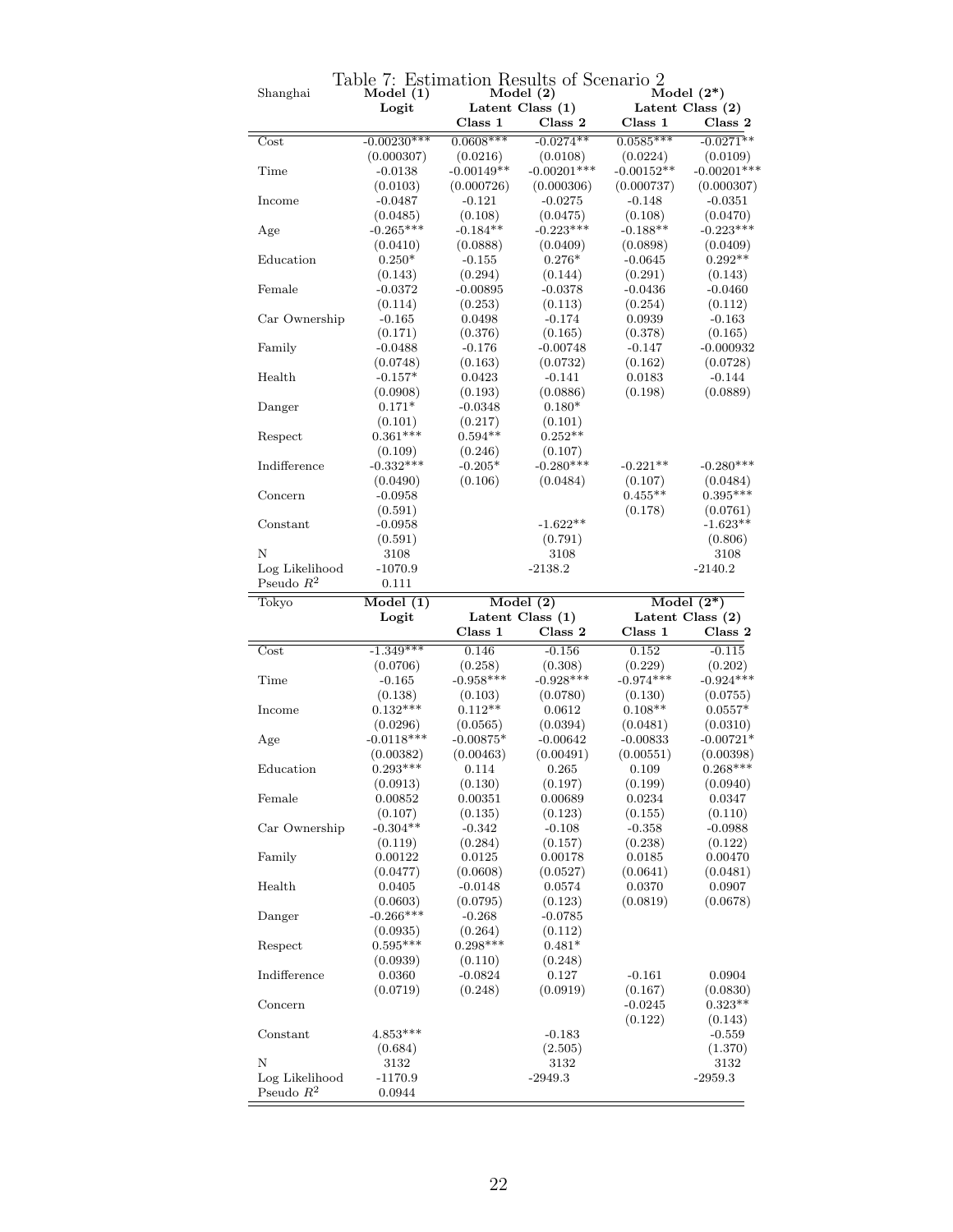| Shanghai        | Model(1)<br>Logit |               | Model(2)<br>Latent Class $(1)$ |               | Model $(2^*)$<br>Latent Class $(2)$ |
|-----------------|-------------------|---------------|--------------------------------|---------------|-------------------------------------|
|                 |                   | Class 1       | Class 2                        | Class 1       | $\rm{Class}$ $2$                    |
| Cost            | $-0.00236***$     | $-0.000346$   | $-0.000350$                    | $-0.00210***$ | $-0.00211***$                       |
|                 |                   | (0.000937)    | (0.000935)                     | (0.000310)    | (0.000310)                          |
|                 | (0.000322)        |               |                                |               |                                     |
| Time            | $-0.0161$         | $-0.0440$     | $-0.0440$                      | $-0.00879$    | $-0.00884$                          |
|                 | (0.0109)          | (0.0394)      | (0.0394)                       | (0.0103)      | (0.0103)                            |
| Income          | $-0.0487$         | $-0.219$      | $-0.218$                       | $-0.0214$     | $-0.0326$                           |
|                 | (0.0485)          | (0.155)       | (0.154)                        | (0.0454)      | (0.0448)                            |
| Age             | $-0.265***$       | $-0.248*$     | $-0.249*$                      | $-0.219***$   | $-0.218***$                         |
|                 | (0.0410)          | (0.139)       | (0.139)                        | (0.0383)      | (0.0384)                            |
| Education       | $0.250*$          | 0.864         | 0.863                          | 0.168         | 0.195                               |
|                 | (0.143)           | (0.540)       | (0.539)                        | (0.133)       | (0.132)                             |
| Female          | $-0.0372$         | $-0.722*$     | $-0.720*$                      | 0.0144        | 0.00194                             |
|                 | (0.115)           | (0.396)       | (0.394)                        | (0.107)       | (0.107)                             |
| Car Ownership   | $-0.165$          | $-0.750$      | $-0.751$                       | $-0.0811$     | $-0.0660$                           |
|                 |                   |               |                                |               |                                     |
|                 | (0.171)           | (0.499)       | (0.498)                        | (0.160)       | (0.159)                             |
| Family          | $-0.0488$         | 0.125         | 0.124                          | $-0.0571$     | $-0.0472$                           |
|                 | (0.0748)          | (0.242)       | (0.241)                        | (0.0695)      | (0.0691)                            |
| Health          | $-0.157*$         | $-0.0340$     | $-0.0328$                      | $-0.111$      | $-0.116$                            |
|                 | (0.0908)          | (0.275)       | (0.274)                        | (0.0837)      | (0.0839)                            |
| Danger          | $0.171*$          | 0.286         |                                | 0.139         |                                     |
|                 | (0.101)           | (0.348)       |                                | (0.0948)      |                                     |
| Respect         | $0.361***$        | $0.146\,$     |                                | $0.303***$    |                                     |
|                 | (0.109)           | (0.360)       |                                | (0.102)       |                                     |
| Indifference    | $-0.332***$       | $-0.356**$    | $-0.355**$                     | $-0.261***$   | $-0.262***$                         |
|                 |                   |               |                                |               |                                     |
|                 | (0.0490)          | (0.167)       | (0.167)                        | (0.0457)      | (0.0456)                            |
| Concern         |                   |               | 0.409                          |               | $0.397***$                          |
|                 |                   |               | (0.273)                        |               | (0.0723)                            |
| Constant        | $-0.0301$         |               | $-2.392**$                     |               | $-2.392**$                          |
|                 | (0.600)           |               | (1.047)                        |               | (1.047)                             |
| Ν               | 3108              |               | 3108                           |               | 3108                                |
| Log Likelihood  | $-1070.8$         |               | $-2137.8$                      |               | $-2138.9$                           |
|                 |                   |               |                                |               |                                     |
| Pseudo $R^2$    | 0.111             |               |                                |               |                                     |
|                 |                   |               |                                |               |                                     |
| Tokyo           | Model(1)          |               | Model(2)                       |               | Model $(2^*)$                       |
|                 | Logit             |               | Latent Class $(1)$             |               | Latent Class $(2)$                  |
|                 |                   | Class 1       | Class 2                        | Class 1       | Class 2                             |
| Cost            | $-0.00693***$     | $-0.0561***$  | $-0.0264$                      | $-0.0535***$  | $-0.0487$                           |
|                 | (0.000400)        | (0.0112)      | (0.0279)                       | (0.0105)      | (0.0386)                            |
| Time            | $-0.0777***$      | $-0.00521***$ | $-0.00510***$                  | $-0.00522***$ |                                     |
|                 | (0.0113)          | (0.000356)    | (0.000911)                     | (0.000343)    | (0.00124)                           |
| Income          | $0.128***$        | $0.0701***$   | $0.161**$                      | $0.0661***$   | $0.183**$                           |
|                 | (0.0291)          | (0.0262)      | (0.0641)                       | (0.0242)      | (0.0874)                            |
| Age             | $-0.0115***$      | $-0.00584*$   | $-0.0170*$                     | $-0.00602*$   | $-0.0294**$                         |
|                 | (0.00376)         | (0.00328)     | (0.0102)                       | (0.00316)     | (0.0121)                            |
| Education       |                   | $0.204**$     |                                |               | 0.412                               |
|                 | $0.285***$        |               | 0.116                          | $0.194***$    |                                     |
|                 | (0.0903)          | (0.0812)      | (0.220)                        | (0.0744)      | (0.281)                             |
| $\mbox{Female}$ | 0.00828           | 0.00196       | 0.0281                         | 0.0281        | $-0.0304$                           |
|                 | (0.105)           | (0.0918)      | (0.245)                        | (0.0883)      | (0.361)                             |
| Car Ownership   | $-0.293**$        | $-0.285***$   | 0.310                          | $-0.231**$    | 0.410                               |
|                 | (0.117)           | (0.108)       | (0.292)                        | (0.0986)      | (0.389)                             |
| Family          | 0.00111           | 0.0271        | $-0.155$                       | 0.0226        | $-0.247$                            |
|                 | (0.0470)          | (0.0417)      | (0.115)                        | (0.0392)      | (0.154)                             |
| Health          | 0.0389            | 0.0311        | 0.0220                         | 0.0786        | $-0.00957$                          |
|                 | (0.0593)          | (0.0524)      | (0.149)                        | (0.0487)      | $-0.00541***$<br>(0.207)            |
| Danger          | $-0.258***$       | $-0.131$      | $-0.449**$                     |               |                                     |
|                 |                   |               |                                |               |                                     |
|                 | (0.0920)          | (0.0817)      | (0.224)                        |               |                                     |
| Respect         | $0.576***$        | $0.404***$    | 0.345                          |               |                                     |
|                 | (0.0923)          | (0.0811)      | (0.213)                        |               |                                     |
| Indifference    | 0.0342            | 0.0664        | $-0.256$                       | 0.00741       | $-0.288$                            |
|                 | (0.0709)          | (0.0666)      | (0.161)                        | (0.0595)      | (0.241)                             |
| Concern         |                   |               |                                | $0.210***$    | $-0.277$                            |
|                 |                   |               |                                | (0.0593)      | (0.231)                             |
| Constant        | 0.364             |               | 1.727*                         |               | $2.409**$                           |
|                 | (0.434)           |               | (0.956)                        |               | (1.058)                             |
| Ν               |                   |               |                                |               |                                     |
| Log Likelihood  | 3132<br>$-1180.8$ |               | 3132<br>$-2949.9$              |               | 3132<br>$-2959.3$                   |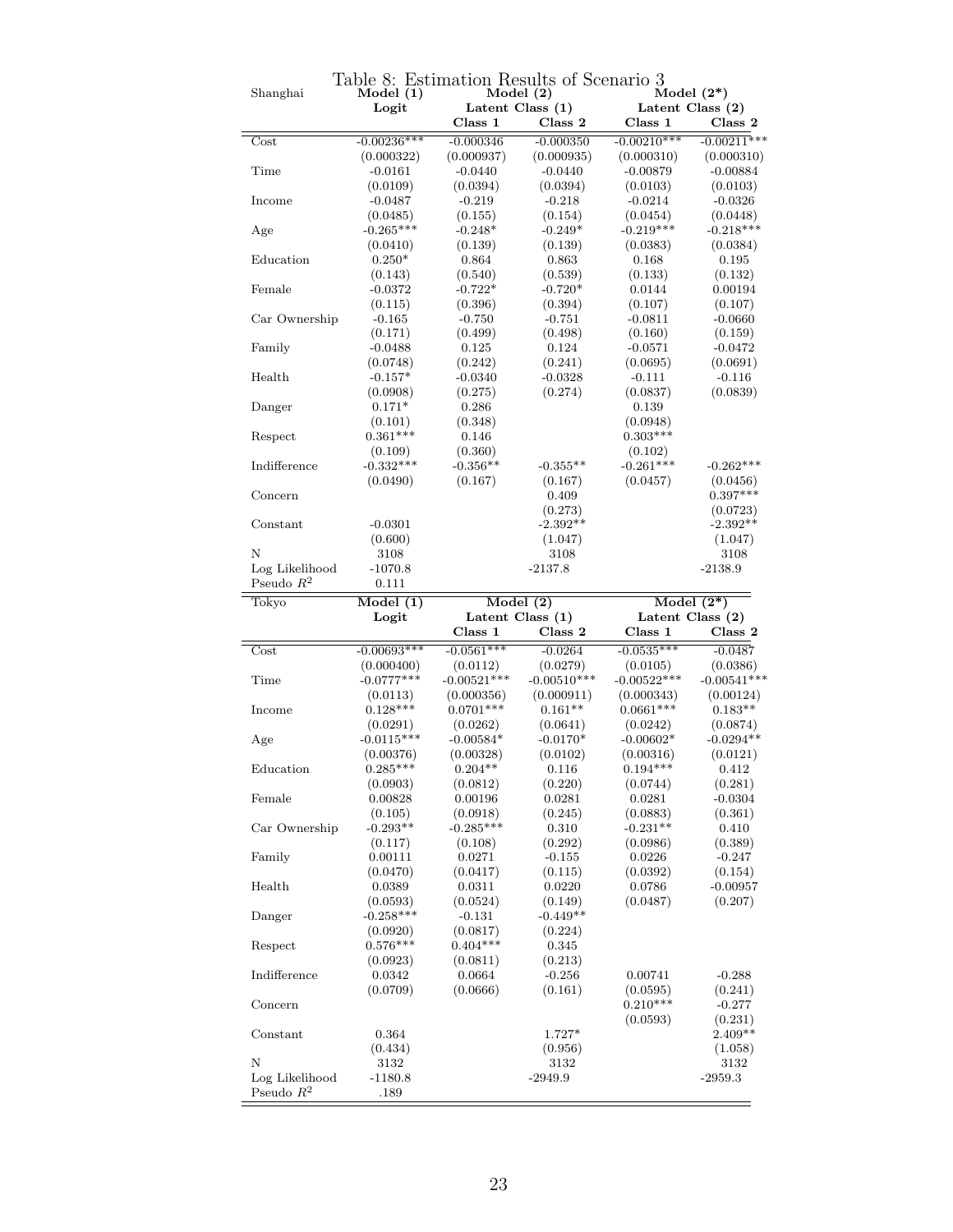tendencies to change a daily routine. In the case of Shanghai, we find that Danger is a dominant environmental factor that affects the decision to use bike-sharing. Indifference is negatively correlated with bike-sharing usage, but because Danger and Respect have higher and positive coefficients, the overall impact of environmental concerns on the use of bikesharing is positive. Going shopping (Scenario 2) and returning from shopping (Scenario 3) are more likely to be family events, and carrying heavy shopping bags may require that these additional factors (e.g., age) be considered in the decision-making process. These additional factors could override environmental concerns. For example, younger people could find it easier to carry bags than elderly ones, which could lead them to use shared bicycles. In such cases, people who have difficulty carrying bags would not prioritize environmental concerns.

Examining the issue through areas of case study, similar trends are captured in both Shanghai and Tokyo for the case of shopping scenarios where Respect was more highly correlated to the bike-sharing demand than Danger and Indifference, in general. Commonly contrasting features between Shanghai and Tokyo are hardly found, and not enough to withdraw meaningful interpretations across all scenarios. This is due to the variations by scenarios, except that the coefficients for females showed positive correlations in Tokyo and negative correlations in Shanghai, with low statistical significance. This also supports our earlier claim that different types of environmental concerns are more determined by travel purposes, and that more case studies are required to reflect the location-specific factors. It can be inferred that the location-specific factors play a bigger role in determining the bike-sharing demand and it is hard to find a shared commonality, even though Shanghai and Tokyo share a lot of similarities as two of the world's biggest metropolitan cities, both located in East Asia.

Our research contributes to the field by analyzing factor comparisons in bike-sharing demands using different types of environmental concerns and travel purposes (i.e., commuting, leisure, and shopping). While it appears to be natural that the factors in bike-sharing demand would vary according to the travel purposes, this is a critical difference which was not captured in most papers that focused on the mode choices that assumed a static situation (Bamberg, Ajzen and Schmidt (2013) Heath and Gifford (2002)). Consequently, previous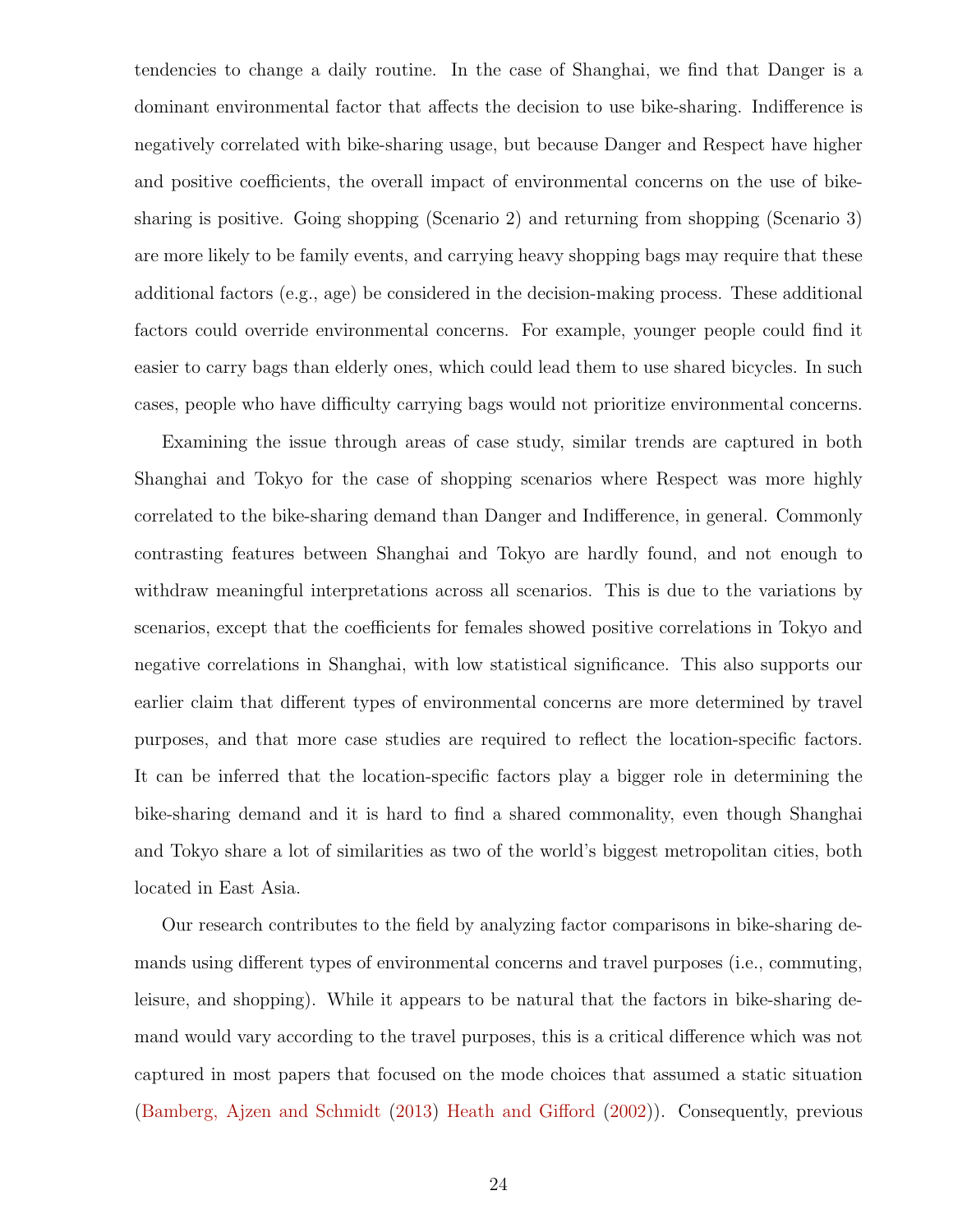works did not consider the travel purposes for the expected outcome, resulting in different priorities. For instance, in the case of commuting, on-time arrival at the destination would be the most important factor when choosing a transportation mode. On the other hand, in the case of leisurely mobility, sufficient vehicle capacity for multiple passengers could be the most critical factor when choosing a transportation mode, for example, people who are going on a vacation with their family.

It is also noteworthy that environmental concerns was usually regarded as a single-sided notion in the previous literature – public awareness of the importance of environmental protection (Yoo et al. (2021)). However, as noted earlier, people's notion of environmental concerns varies by issue areas and personal background. Our study results indicate that while Danger and Indifference are very important factors in both the cities' bike-sharing demands, Respect is insignificant in the commuting scenario. This validates the argument that the choice of transportation mode varies by different types of environmental concern and leads to different outcomes. Given that bicycles are a zero-emission transportation mode, it can be inferred that the biggest environmental benefits of choosing bike-sharing are mostly related to improving issues of air pollution. Because such benefits are not directly correlated to the conservation of the natural environment or preservation of biodiversity, there is a lesser likelihood of finding higher utilities in bike-sharing among people who prioritize such biodiversity issues, rather than lower air pollution.

Therefore, our study results leave some takeaways for policy implications. We know that different types of environmental concerns induce different degrees of effects in bike-sharing, depending on different travel motives. Therefore, it can be inferred that effective policy implementation to promote bike-sharing needs an integrated analysis of users' travel patterns and different notions of environmental concern by environmental categories, when it comes to understanding the public awareness of environmental issues. The lesson is withdrawn because there is a general tendency among policymakers to believe that raising environmental concerns could promote a gradual shift to more environment friendly transportation modes, and thereby decrease on-road carbon emissions in the transportation sector (Whitmarsh and O'Neill (2010)). To fully benefit from policies that encourage the choice of greener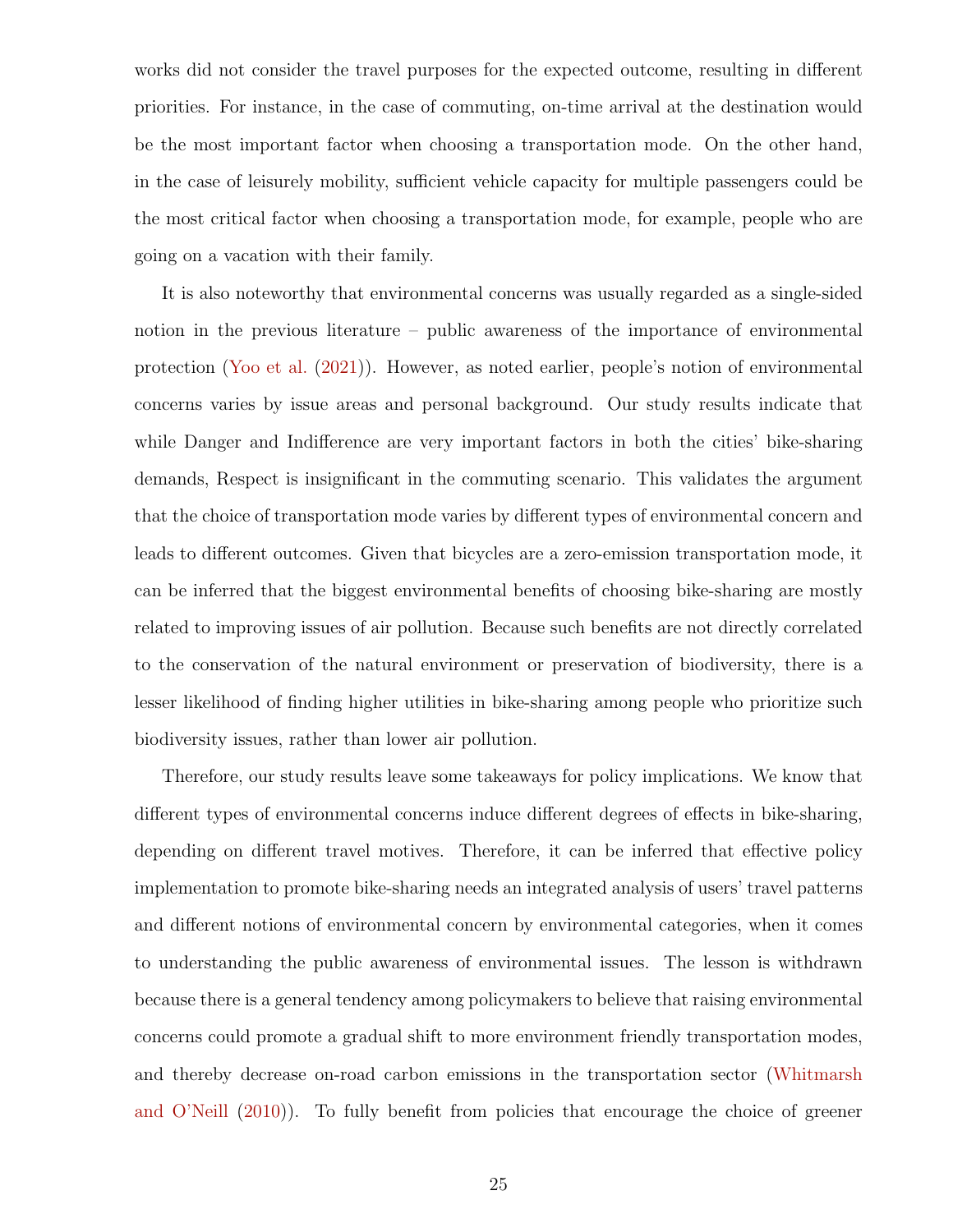modes of transportation by raising environmental concerns, it is crucial to examine and categorize these perspectives. Without such considerations, simply encouraging people to make pro-environmental choices by emphasizing that preserving the natural environment is "the right thing to do" or increasing financial incentives, would not be very effective if their behaviors are likely to be determined by a fear of the adverse outcomes of natural disasters or environmental pollution.

#### 4.2 Conclusion

This study fills in the research gap regarding whether and to what degree different types of environmental concerns affect people's transportation choices in various settings. The contribution of this paper is that we showed how different types of environmental concern result in different outcomes. We also provided empirical evidence that high levels of environmental concern do not always result in positive outcomes. For example, our results indicate that positive attitudes such as a desire to preserve the natural environment are not correlated with the demands for bike-sharing when people are commuting. In addition, fears of the consequences of environmental destruction, which differs somewhat from a desire to preserve the environment, does not encourage people to choose bike-sharing. In contrast, when people go shopping and return from shopping, positive attitudes are highly correlated with demands for bike-sharing. Our results, therefore, provide insights for policymakers regarding the need to consider the various aspects of environmental concerns when promoting environment friendly behavior.

This study focuses on the transportation sector in Shanghai and Tokyo. Investigations of whether different types of environmental concern also have various effects in countries other than Japan and China, such as developing countries, would add value to future research, since developing countries may require environment friendly behavior in the context of rapid urbanization.

Another possible direction for future research is the thorough investigation of the detailed reasons for the differences between these two cities, and the factors that affect these differences. For example, our results show that for shopping (Scenarios 2 and 3), Indiffer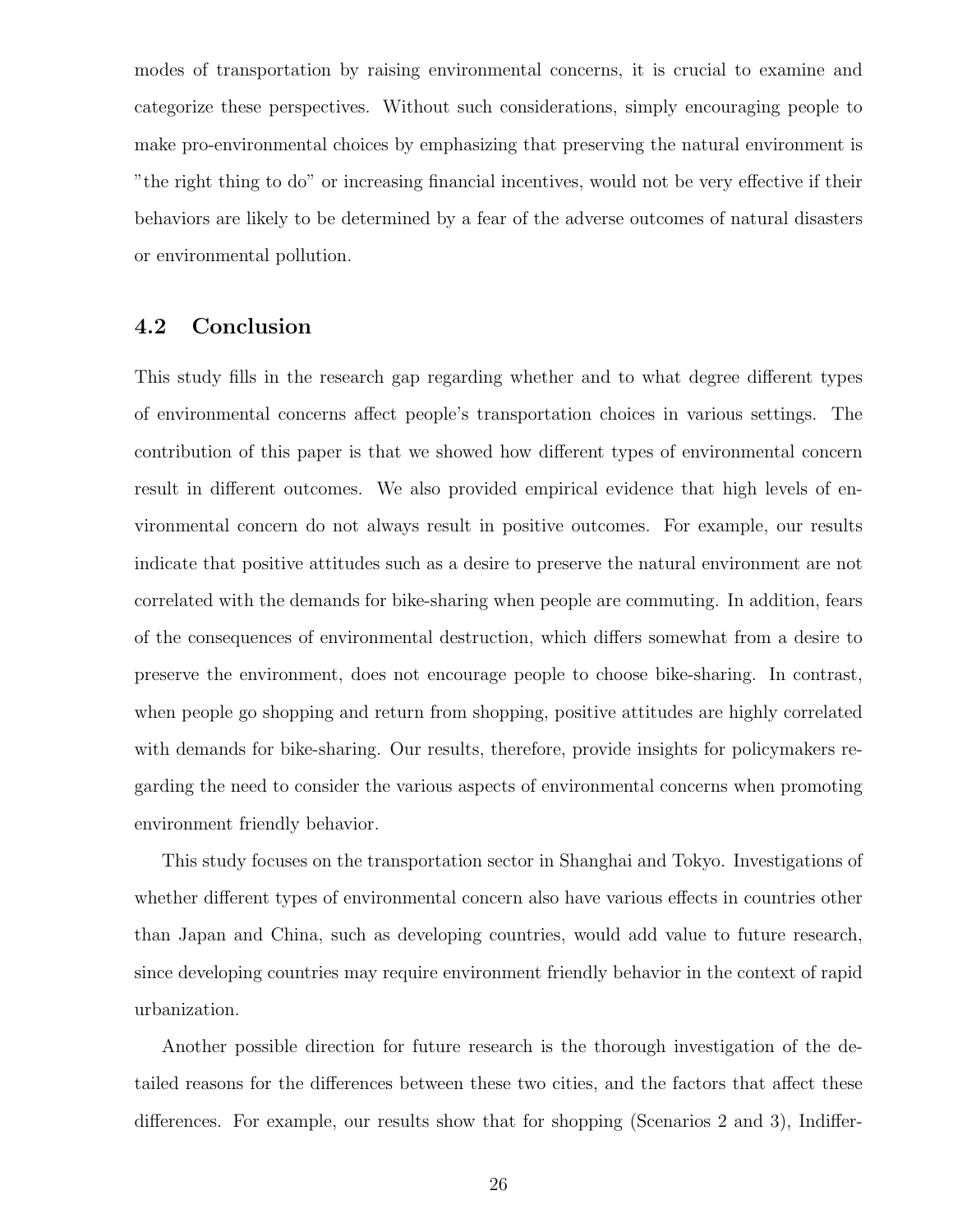ence is generally statistically insignificant for Tokyo. However, we find that Indifference is a statistically significant variable with positive coefficients, possibly indicating that having a high level of Indifference in Tokyo would be positively correlated to greater bike-sharing demands. Understanding these results would require more nuanced data, which might include bicycle ownership and frequency of shopping, and more detailed questions on environmental concerns that enable the precise categorization of environmental concerns.

Even though categorizing environmental concerns is a nice approach, there are still possible concerns about the results due to the high correlations between the variables that are related to environmental concerns. Future research could develop a better methodological way to decompose such factors without concerns for the high correlation.

A hybrid-choice model that incorporates unobservable (latent) factors into a discrete choice analysis would represent a more realistic behavioral choice process. Our current model includes some unobservable variables in the choice process through latent classes, identifying latent variables and conducting factor analyses, in order to determine which survey item belongs to which latent category. Nonetheless, creating latent factors, and estimating them with the latent class simultaneously, would need indicator variables that compose the latent factors. The inclusion of the latent variables explains the peoples behavior based on their intentions, which is determined by attitudes (Ben-Akiva et al. (2002)). Such approach, however, would require us to have a better survey design with more questions (which can possibly be indicator variables), to construct latent variables with a sizeable number of factors. This process may, therefore, be conducted in future research.

Lastly, incorporating all the modes of transport, last-mile problems as well as longer traveling would also provide insights for the choices of modes of transport. As we are not focusing on such modes (i.e., train) in this research, studying on such modes is left to future research.

# Appendix

Figure A1 presents a histogram of environmental attitudes in Shanghai and Tokyo. Panel (A) shows the Danger score, which suggests that there are more people with low Danger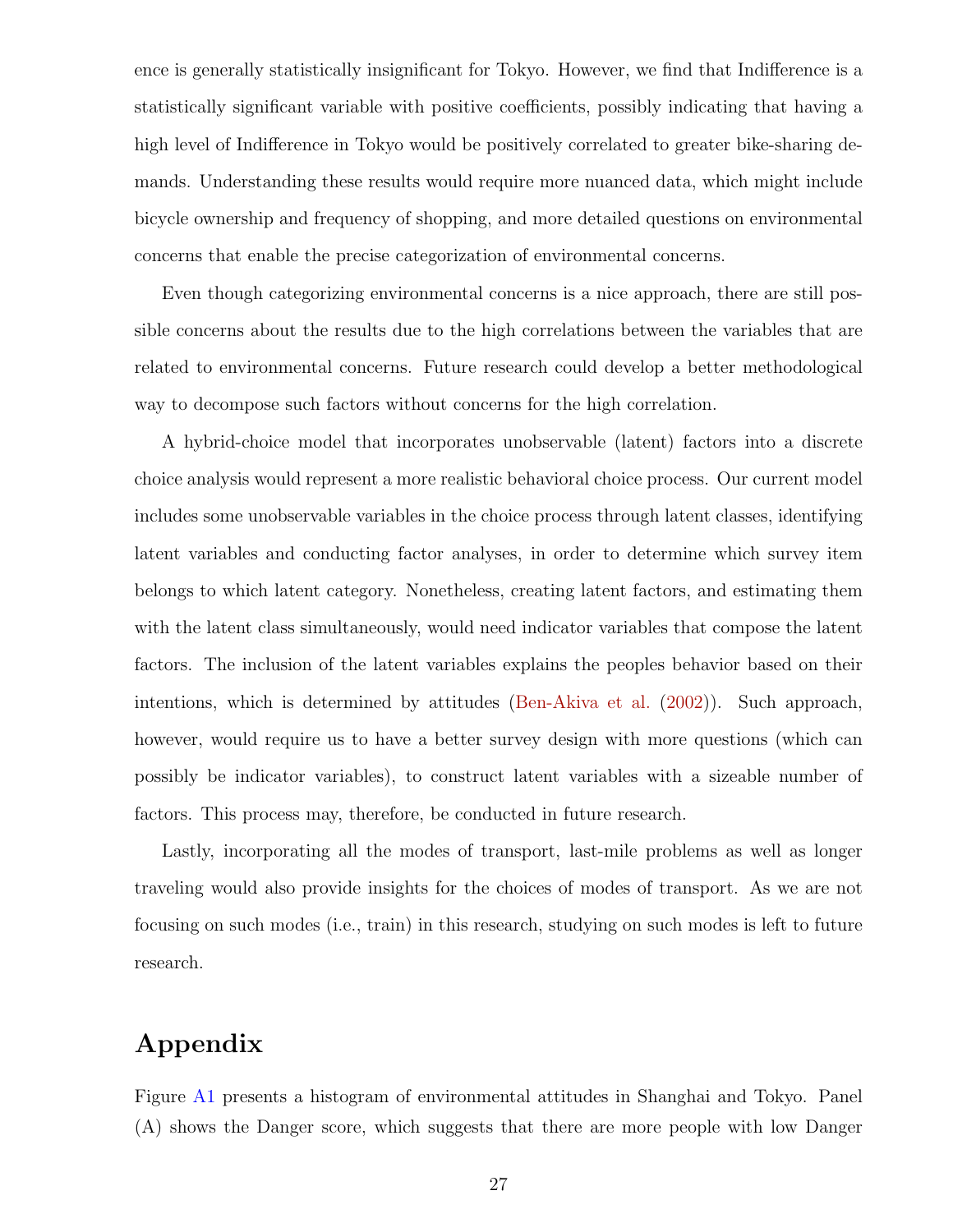scores in Shanghai than in Tokyo. Panel (B) presents the Respect scores, which indicate that there are more people with a low Respect score in Shanghai and Tokyo. The Indifference score is shown in Panel (C); the variance is larger in Shanghai than in Tokyo.



Figure A1: Histogram of environmental attitudes in Shanghai and Tokyo: (A) Danger, (B) Respect, and (C) Indifference.

As the number of our sample data might be not enough to represent the entire populations of each cities, we have included Appendix Table A1 that shows the comparison between socioeconomic variables (Income, age and the number of family members) and the differences between our sample and actual census data ranges around 10%. Such difference shows that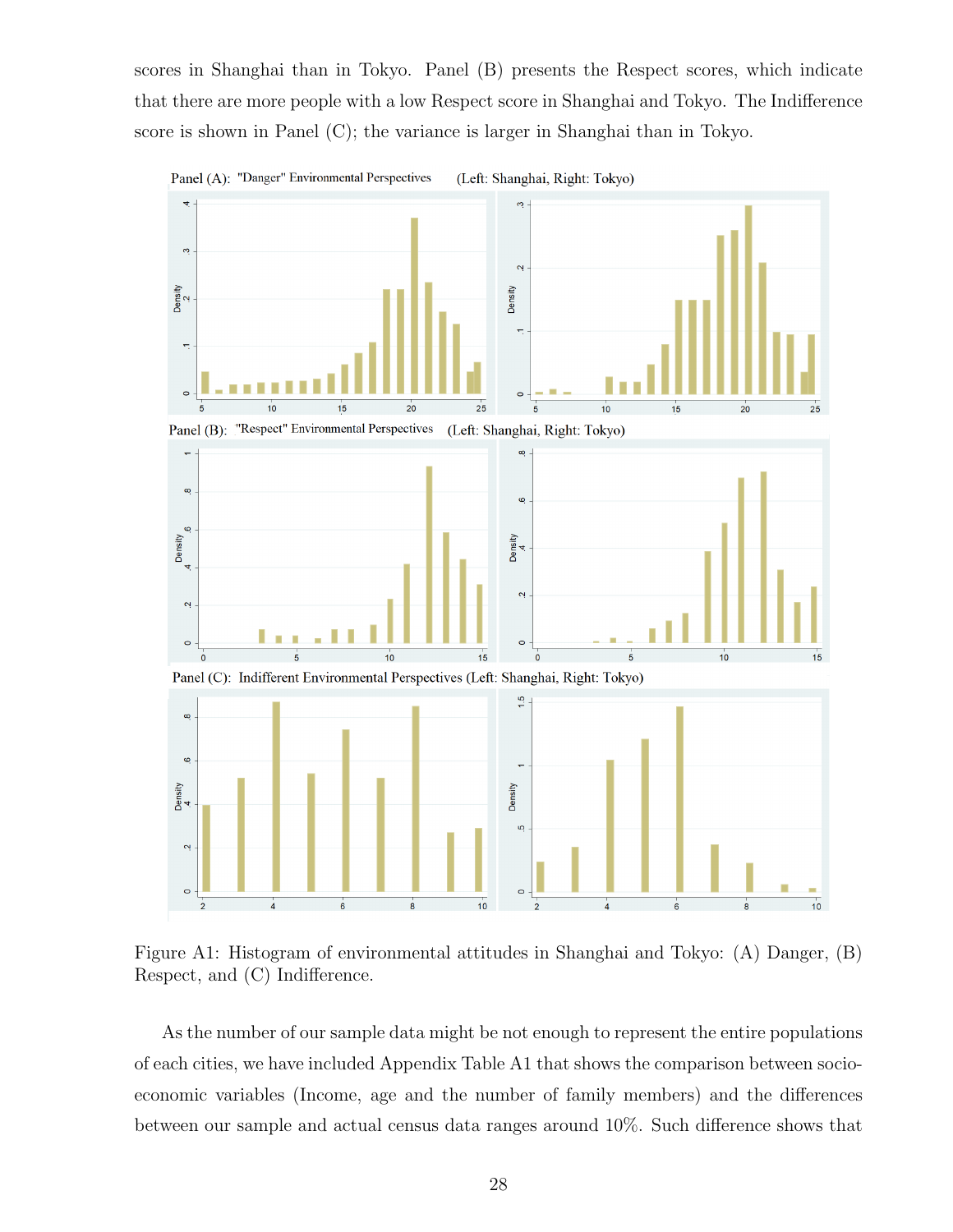| Table A1: Census Data and Comparison to Our Sample |                      |                 |                   |  |  |  |  |
|----------------------------------------------------|----------------------|-----------------|-------------------|--|--|--|--|
|                                                    | Tokyo                |                 |                   |  |  |  |  |
|                                                    | Statistics (of 2019) | Our Sample Data | Difference $(\%)$ |  |  |  |  |
| Income $(1,000$ USD)                               | 4.04                 | 3.67            | 9.16%             |  |  |  |  |
| Age                                                | 46.2                 | 43.48           | 5.89%             |  |  |  |  |
| Number of Family Members                           | 2.8                  | 2.51            | 10.36%            |  |  |  |  |
|                                                    |                      | Shanghai        |                   |  |  |  |  |
|                                                    | Statistics (of 2019) | Our Sample Data | Difference $(\%)$ |  |  |  |  |
| Income $(1,\overline{000 \text{ USD}})$            | 4.05                 | 3.61            | 10.93%            |  |  |  |  |
| Age                                                | 38                   | 42.39           | $-11.55\%$        |  |  |  |  |
| Number of Family Members                           | 2.64                 | 2.9             | $-9.85\%$         |  |  |  |  |

our data is approximately ranges around the average levels of two cities.

Data Source: Japanese Government and Shanghai Municipal Government Website. (Accessed 2021/05/24).

## References

- Bai, Lu, N.N. Sze, Pan Liu, and Amy Guo Haggart, "Effect of environmental awareness on electric bicycle users mode choices," Transportation Research Part D: Transport and Environment, 2020, 82, 102320.
- Bamberg, Sebastian, Icek Ajzen, and Peter Schmidt, "The Roles of Past Behavior, Habit, and Reasoned Action," Basic and Applied Social Psychology, 2013, 25 (3).
- Ben-Akiva, Moshe, Daniel Mcfadden, Kenneth Train, Joan Walker, Chandra Bhat, Michel Bierlaire, Denis Bolduc, Axel Boersch-Supan, David Brownstone, David S. Bunch, Andrew Daly, Andre De Palma, Dinesh Gopinath, Anders Karlstrom, and Marcela A. Munizaga, "Hybrid Choice Models: Progress and Challenges," Marketing Letters, Aug 2002, 13 (3), 163–175.
- Bieliski, Tomasz, Agnieszka Kwapisz, and Agnieszka Wana, "Electric bike-sharing services mode substitution for driving, public transit, and cycling," Transportation Research Part D: Transport and Environment, 2021, 96, 102883.
- Bonan, Jacopo, Cristina Cattaneo, Giovanna dAdda, and Massimo Tavoni, "Can social information programs be more effective? The role of environmental identity for energy conservation," Journal of Environmental Economics and Management, 2021, p. 102467.
- Bulte, Erwin, Shelby Gerking, John A. List, and Aart de Zeeuw, "The effect of varying the causes of environmental problems on stated WTP values: evidence from a field study," Journal of Environmental Economics and Management, 2005, 49 (2), 330–342.
- Bcker, Lars and Ellinor Anderson, "Interest-adoption discrepancies, mechanisms of mediation and socio-spatial inclusiveness in bike-sharing: The case of nine urban regions in Norway," Transportation Research Part A: Policy and Practice, 2020, 140, 266–277.
- Cai, Sijia, Xingle Long, Liang Li, Hui Liang, Qinglin Wang, and Xiping Ding, "Determinants of intention and behavior of low carbon commuting through bicycle-sharing in China," Journal of Cleaner Production, March 2019, 212, 602–609.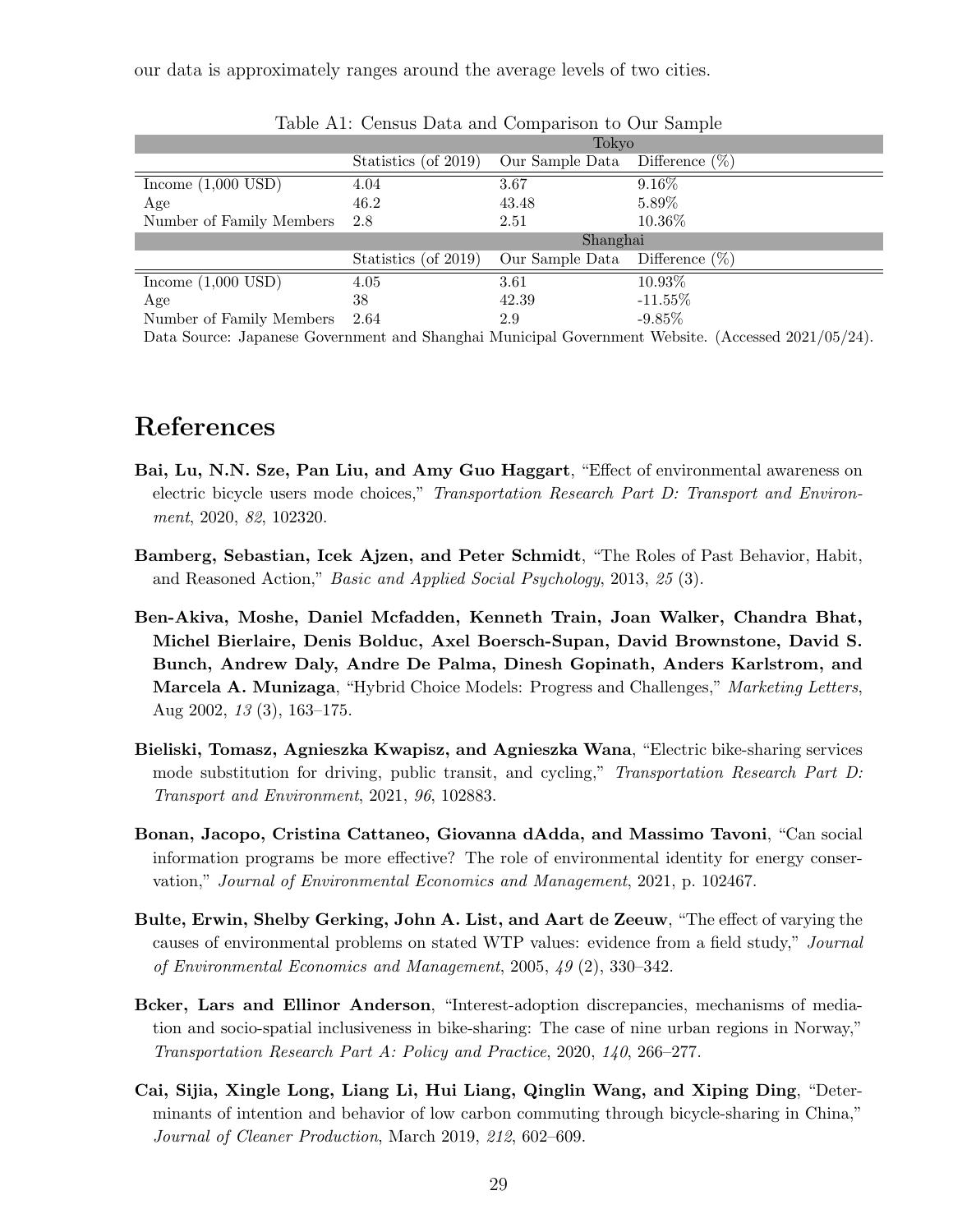- Campbell, Andrew A., Christopher R. Cherry andn Megan S. Ryerson, and Xinmiao Yang, "Factors Influencing the Choice of Shared Bicycles and Shared Electric Bikes in Beijing," Transportation Research Part C, 2016, 67, 399–414.
- Cheng, Yung-Hsiang and Ssu-Yun Chen, "Perceived Accessibility, Mobility, and Connectivity of Public Transportation Systems," Transportation Research Part A, 2015, 77, 386–403.
- Clark, Christopher F., Matthew J. Kotchen, and Michael R. Moore, "Internal and external influences on pro-environmental behavior: Participation in a green electricity program," Journal of Environmental Psychology, 2003, 23, 237–246.
- Daziano, Ricardo A. and Denis Bolduc, "Incorporating Pro-environmental Preferences towards Green Automobile Technologies through a Bayesian Hybrid Choice Model," Transportmetrica A: Transport Science, 2013,  $9(1)$ , 74-106.
- Eren, Ezgi and Volkan Emre Uz, "A review on bike-sharing: The factors affecting bike-sharing demand," Sustainable Cities and Society, 2020, 54, 101882.
- Faghih-Imani, Ahmadreza, Robert Hampshire, Lavanya Marla, and Naveen Eluru, "An Empirical Analysis of Bike Sharing Usage and Rebalancing: Evidence from Barcelona and Seville," Transportation Research Part A, 2017, 97, 177–191.
- Frade, Ines and Anabela Riberio, "Bicycle Sharing System Demand," EWGT2013 16th Meeting of the EURO Working Group on Transportation, 2014, 111, 518–527.
- Gale, John, *IPCC Special Report on Carbon dioxide Capture and Storage*, *IPCC*, 2018.
- Ge, Yan, Weina Qu, Huizi Qi, Xinyue Cui, and Xianghong Sun, "Why people like using bikesharing: Factors influencing bikeshare use in a Chinese sample," Transportation Research Part D: Transport and Environment, 2020, 87, 102520.
- Heath, Yuko and Robert Gifford, "Extending the Theory of Planned Behavior: Predicting the Use of Public Transportation," Journal of Applied Social Psychology, 2002, 32 (10), 2154–2189.
- Hensher, David A., John M. Rose, and William H. Greene, "Applied Choice Analysis: A Primer," 2005.
- Hess, Stephane, Mark Fowler, Thomas Adler, and Aniss Bahreinian, "A Joint Model for Vehicle Type and Fuel Type Choice: Evidence from a Cross-Nested Logit Study," Transportation, 2012, 39, 593–625.
- Hiratsuka, J., G. Perlaviciute, and L. Steg, "Testing VBN theory in Japan: Relationships between values, beliefs, norms, and acceptability and expected effects of a car pricing policy," Transportation Research Part F: Traffic Psychology and Behaviour, feb 2018, 53, 74–83.
- Hopkins, Debbie, "Can environmental awareness explain declining preference for car-based mobility amongst generation Y? A qualitative examination of learn to drive behaviours," Transportation Research Part A: Policy and Practice, dec 2016, 94, 149–163.
- Johansson, Maria Vredin, Tobias Heldt, and Per Johansson, "The effects of attitudes and personality traits on mode choice," Transportation Research Part A: Policy and Practice, jul 2006, 40 (6), 507–525.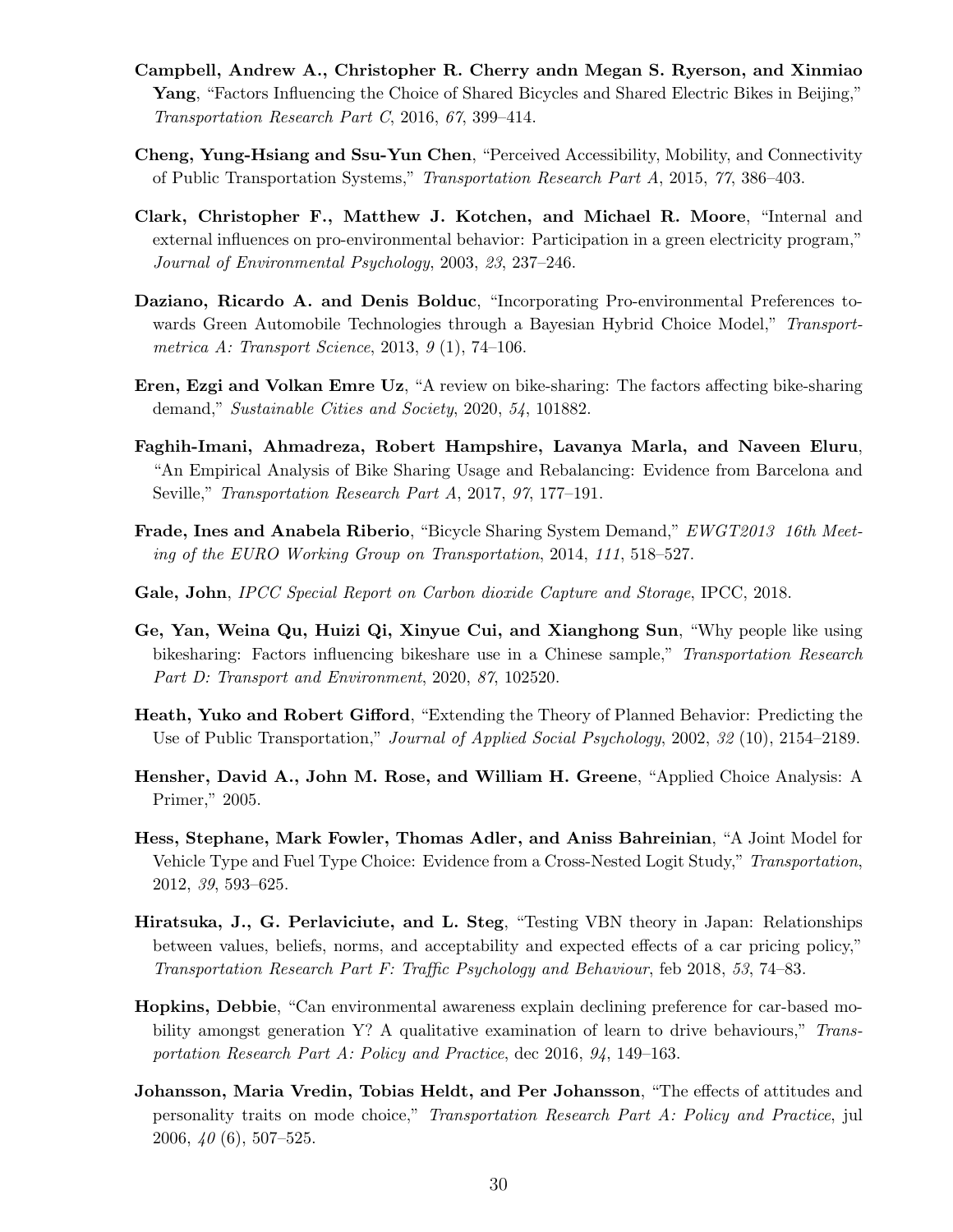- Liere, Kent D. Van and Riley E. Dunlap, "Environmental Concern: Does it Make a Difference How it's Measured?," 1981, 13 (6), 651–676. Publisher: SAGE Publications Inc.
- Link, Christoph, Christoph Strasser, and Michael Hinterreiter, "Free-floating bikesharing in Vienna A user behaviour analysis," Transportation Research Part A: Policy and Practice, 2020, 135, 168–182.
- Liu, Diyi, Huibin Du, Frank Southworth, and Shoufeng Ma, "The influence of socialpsychological factors on the intention to choose low-carbon travel modes in Tianjin, China," Transportation Research Part A: Policy and Practice, nov 2017, 105, 42–53.
- Mateo-Babiano, Iderlina, SameeraKumar, and AlvinMejiab, "Bicycle sharing in Asia: a stakeholder perception and possible futures," Transportation Research Procedia, 2017.
- Meng, Meng, Andreas Rau, and Hita Mahardhika, "Public transport travel time perception: Effects of socioeconomic characteristics, trip characteristics and facility usage," Transportation Research Part A: Policy and Practice, 2018, 114, 24–37.
- Merchn, Daniel, Matthias Winkenbach, and Andr Snoeck, "Quantifying the impact of urban road networks on the efficiency of local trips," Transportation Research Part A: Policy and Practice, 2020, 135, 38–62.
- Midgley, Peter, "Bicycle-Sharing Schemes: Enhancing Sustainabile Mobility in Urban Areas," Commission on Sustainable Development Nineteenth Session, 2011, p. 2011.
- Nilsson, Maria and Rikard Kueller, "Travel behaviour and environmental concern," Transportation Research Part D: Transport and Environment, May 2000, 5 (3), 211–234.
- Nordfjærn, Trond, Hans Brende Lind, zlem Şimşekoğlu, Stig Halvard Jørgensen, Ingunn Olea Lund, and Torbjørn Rundmo, "The role of social cognition in perceived thresholds for transport mode change," Transport Policy, nov 2019, 83, 88–96.
- Nordlund, A., J. Jansson, and K. Westin, "Acceptability of electric vehicle aimed measures: Effects of norm activation, perceived justice and effectiveness," Transportation Research Part A: Policy and Practice, nov 2018, 117, 205–213.
- Parkes, Stephen D., Greg Marsden, Susan A. Shaheen, and Adam P. Cohen, "Understanding the Diffusion of Public Bikesharing Systems: Evidence from Europe and North America," Journal of Transport Geography,, 2013, 31, 94–103.
- Paulssen, Marcel, Dirk Temme, Akshay Vij, and Joan L. Walker, "Values, Attitudes and Travel Behavior: a Hierarchical Latent Variable Mixed Logit Model of Travel Mode Choice," Transportation, 2014, 41, 873–888.
- Peer, Stefanie, "To bike or not to bike? Evidence from a university relocation," Transportation Research Part D: Transport and Environment, 2019, 70, 49–69.
- Peters, Luke and Don MacKenzie, "The death and rebirth of bikesharing in Seattle: Implications for policy and system design," Transportation Research Part A: Policy and Practice, 2019, 130, 208–226.